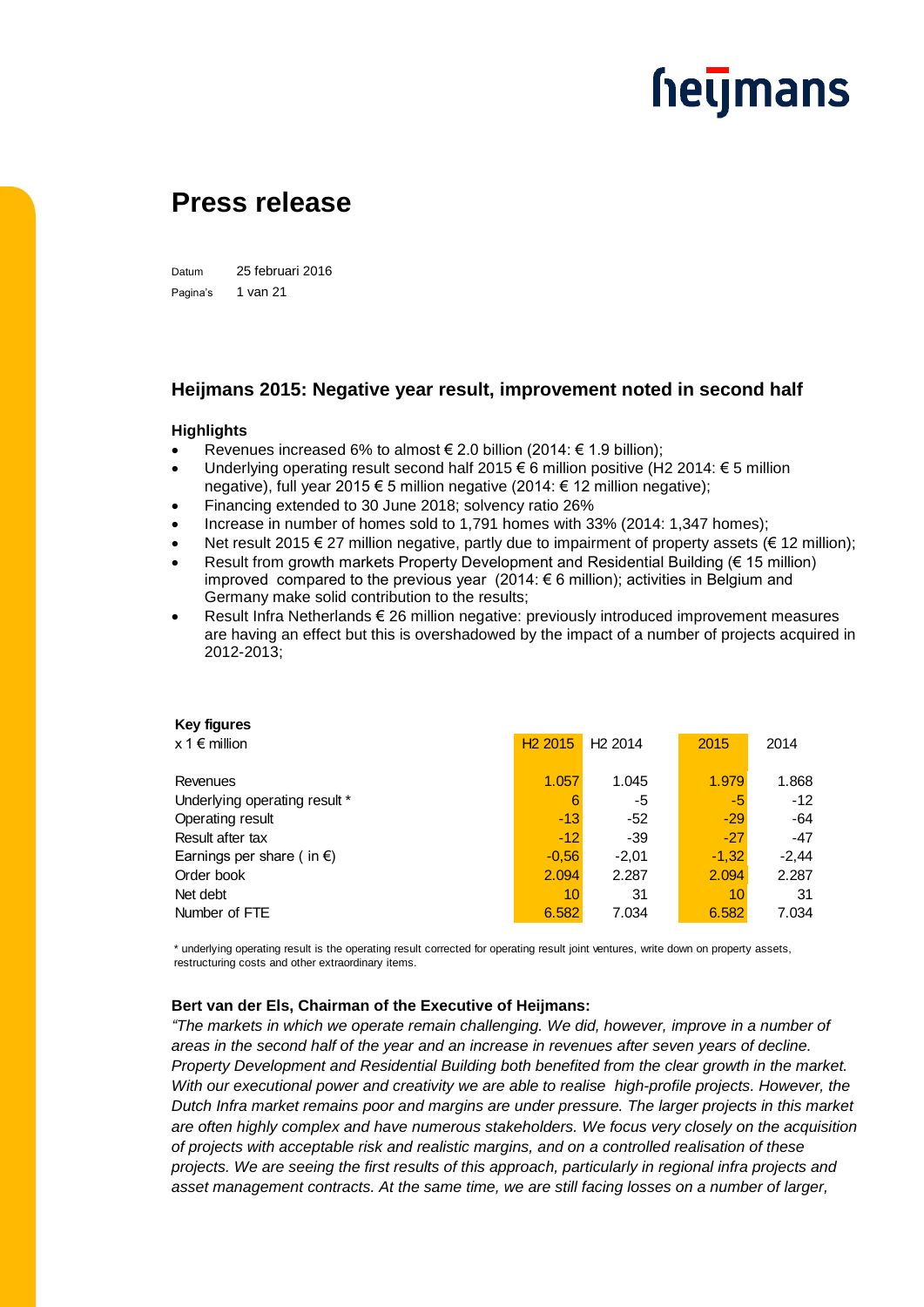### **hetjmans**

Datum 25 februari 2016 Pagina 2 van 21

*Infra projects acquired in the past. Our Belgium and German activities are making a solid contribution to the results. At Non-Residential our service business is able to acquire an increasing number of management and maintenance contracts. We will have to make every effort to improve our core activities through stringent tender, project, procurement and commercial management. The proposed appointment of a fourth board member specifically for the Infra operations should contribute to the process of improving results at Infra.* 

*In view of the lagging operational performance, there is clear pressure on the ratio between results and credit uptake. With this in mind, Heijmans initiated the dialogue with its banks regarding financing for the years ahead and reached agreement on the extension of the syndicated facility to 30 June 2018. Heijmans' basic premise is to work onwards a structural improvement in the net debt / EBITDA ratio for the coming period. Growth in the housing market and the order portfolio put us in a positive starting position for 2016. Combined with the strategic efforts to improve and renew, we should be able to book a positive underlying operating result in 2016 and make clear steps forwards."*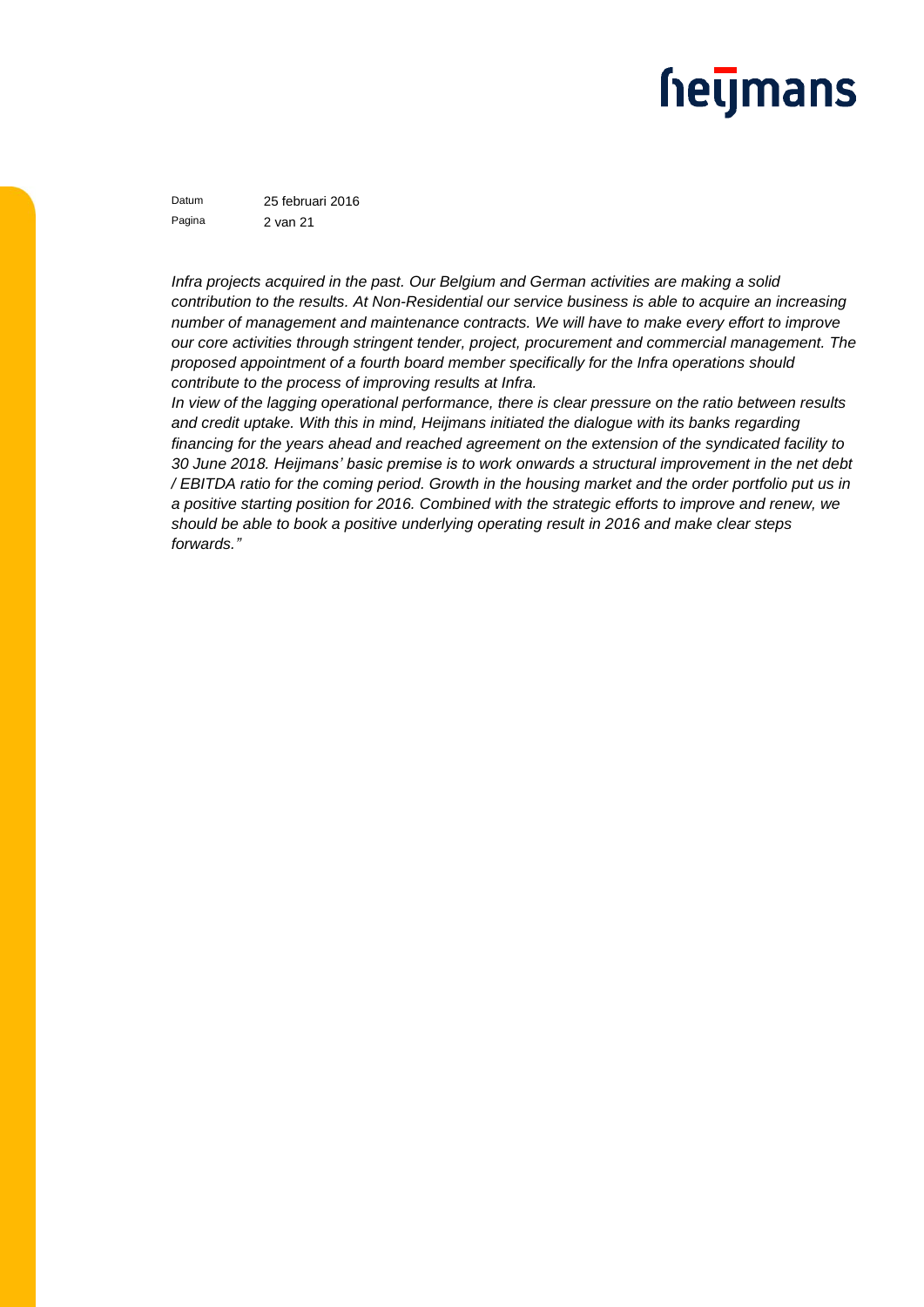### <u>heljmans</u>

Datum 25 februari 2016 Pagina 3 van 21

#### **Highlights 2nd half 2015**

#### *Property Development, Residential Building*

The housing market showed a clear recovery in the past year, market growth was greatest in our four largest cities. The affordability of owning a home in these cities is also under pressure, which makes rental homes an attractive alternative. Revenues at Property Development increased by almost € 100 million in 2015 to € 278 million (2014: € 179 million) and the underlying operating result increased to € 9 million in 2015 (2014: € 4 million). At Residential Building, revenues increased to € 387 million (2014: € 299 million) and the underlying operating result amounted to € 6 million (2014: € 2 million). We increased our number of homes sold to1,791 versus 1,347 in 2014). In the fourth quarter, the number of homes sold was 754 (2014: 670 homes). Of the total number of homes sold, 1,120 (63%) were sold to private buyers, an increase of 58% compared to 711 in 2014.

Anticipating on the requirements of investors, corporations and future residents is key for these markets. For instance, since mid-2015, all owner-occupied homes Heijmans developed and built are fitted with a home control system, to provide residents with extra living comfort and insight into their energy consumption. In the second half of 2015, Heijmans signed a contract with the Culemborg municipal authorities for the construction of 900 homes in the Parijsch neighbourhood. We also signed a letter of intent with Aventicum Capital Management for the development and renovation of 252 apartments as part of the Kanaleneiland area development in Utrecht. Heijmans signed a letter of intent with the German investor Patrizia and The Hague city council for the development and construction of approximately 600 homes at the Leyweg area in The Hague. We also signed an agreement with Wonen Limburg for the delivery of the first 30 moveable Heijmans ONE homes. In early December 2015, Heijmans began the construction of 212 loft apartments in the redevelopment of the Fenix warehouses in Rotterdam. We also delivered 14 new houses and 68 apartments on Karel de Grotelaan in Eindhoven and began the management and maintenance of these homes. The 500<sup>th</sup> Heijmans Huismerk home was delivered as part of this project. The homes are part of the project to redevelop and improve the sustainability of the Genderdal neighbourhood. In Belgium, we started the construction and development of 80 homes and commercial units in Wondelgem near the city of Ghent.

#### *Non-Residential*

Revenues at Non-Residential increased to € 421 million in 2015 (2014: € 388 million), partly due to higher revenues from service, management and maintenance projects. The underlying operating result at Non-Residential amounted to break-even in 2015, unchanged from 2014. In 2015, fewer new-build projects came onto the market due to the continuing decline in demand for commercial real estate. In addition, there is continuing pressure on pricing, due in part to the imbalance between risks, contract form and prices. In response to these market conditions, Heijmans has chosen a margin-over-volume policy, in which we carefully evaluate risk, price and segment. This has resulted in a decrease in the number of projects for which we submit a bid. In addition to newbuild, Non-Residential is focusing strongly on growth in the share of service and maintenance projects and contracts. The reorganisation initiated in 2014 has been completed.

In December 2015, Heijmans delivered the multi-functional Timmerhuis in Rotterdam, which combines apartments and office space with retail, bars and restaurants and a city museum. Also in December, Heijmans signed an integral management contract with the central government's property agency (*Rijksvastgoedbedrijf*) for the management and maintenance of data centres and offices at five tax authority (Belastingdienst) locations in Apeldoorn. In addition, Heijmans and the central government's property agency also reached agreement on the management and maintenance of 19 Custodial Institutions Agency (*Dienst Justitiële Inrichtingen*) locations.. Heijmans also signed a maintenance contract with the ROC Leijgraaf college in Leiden. These contracts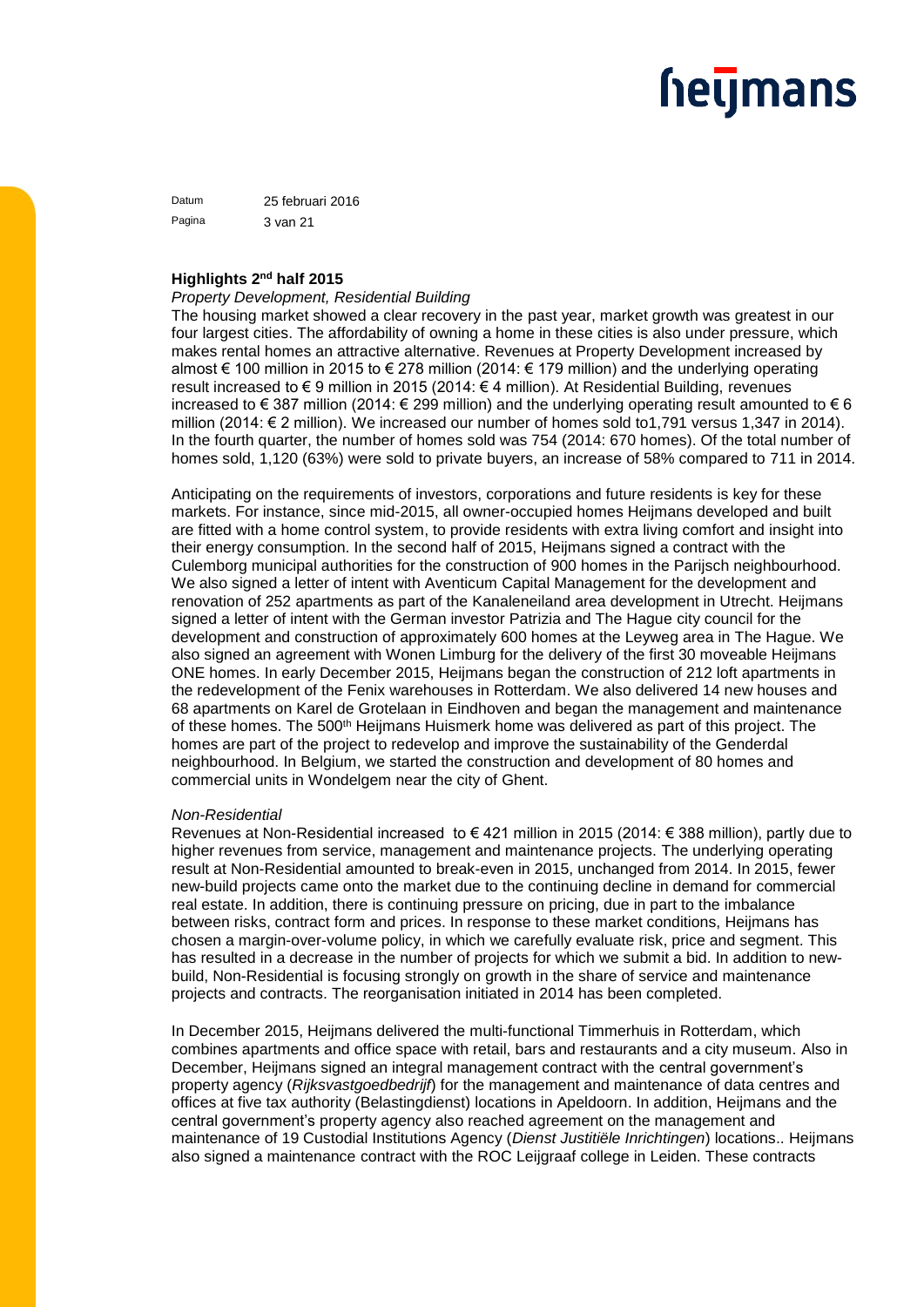### <u>heljmans</u>

Datum 25 februari 2016 Pagina 4 van 21

illustrate the growing importance of service, management and maintenance contracts in Heijmans' portfolio.

#### *Infra*

The market conditions for Infra remain challenging. As noted previously, the market is poor and highly competitive. Revenues in the Netherlands declined in the past year to  $\epsilon$  690 million, from  $\epsilon$ 759 million in 2014. Although the loss in the second half of 2015 (a loss of € 11 million) was lower than the loss recorded in the second half of 2014 (H2 2014:  $\epsilon$ 17 million negative), the results remained under pressure. The introduced improvement measures, such as the different pricing of design and staff costs, adjustments to the management of the design and preparation process, improvements in contract management, in combination with the professionalisation of the cooperation with clients, tight control and documentation of go/no-go moments and discussion of projects in the start-up phase by the Executive Board, were all put into effect and further tightened in 2015. In addition, all Infra activities have been placed under a single central leadership, while uniform processes and the integration of departments and teams are reinforcing this centralisation. We are seeing the first results of these efforts, especially in regional infra projects and asset management contracts, which account for approximately 40% of the total revenues of the Dutch infra activities.

In the autumn, Heijmans and the Dutch government's Department of Public Works (*Rijkswaterstaat*) signed a design & construct contract for variable maintenance on roads, viaducts and bridges in the eastern part of the Noord Brabant province. In November, Heijmans joined the consortium for the PPP project to realise the third locks at the Beatrixsluis and the widening of the Lekkanaal. At the end of 2015, the A4 Delft-Schiedam was opened to traffic and the land tunnel was taken into use.

As expected, the Belgian infra activities recorded a lower, but nonetheless positive result on slightly lower revenues. In 2015, Heijmans delivered the R4 in Ghent and began work on the N70 Sint Niklaas. Heijmans German business also made a positive contribution, particularly as a result of the positive developments at Oevermann. Heijmans is also working closely with Franki in the Netherlands, for instance on the Eurojust project in The Hague.

#### *Financial*

The order book was stable at € 2.1 billion at year-end 2015 (mid 2015: € 2.2 billion). The underlying operating result was  $\epsilon$  6 million positive in the second half of 2015, compared with  $\epsilon$  5 million negative in the same period of 2014. Solvency ratio was 26%.

#### **Highlights 2015**

Heijmans underlying operating result improved to € 5 million negative in 2015, compared with € 12 million negative in 2014, largely due to positive developments in the second half of the year. The positive development at Property Development and Residential Building played a considerable role in this improvement. However, the negative result from the infra activities in the Netherlands had a strong negative impact. Infra in the Netherlands reported a loss of  $\epsilon$  26 million in 2015, compared with a loss of € 22 million in 2014. The infra market remains poor and highly competitive, while the complexity of and responsiblity for aspects such as planning, delivering quality and environment management has increased in the past few years. As a result, this has led to 5 to 10 previously acquired major integrated projects that are currently loss-making. With the civil engineering aspects demanding a great deal of attention, these projects are progressing towards delivery with great difficulty. These projects, acquired in the period 2012-2013, have a major impact on the results of Infra and therefore on the Heijmans' results. The projects are expected to account for approximately 10% of the revenues of the Dutch infra activities in 2016.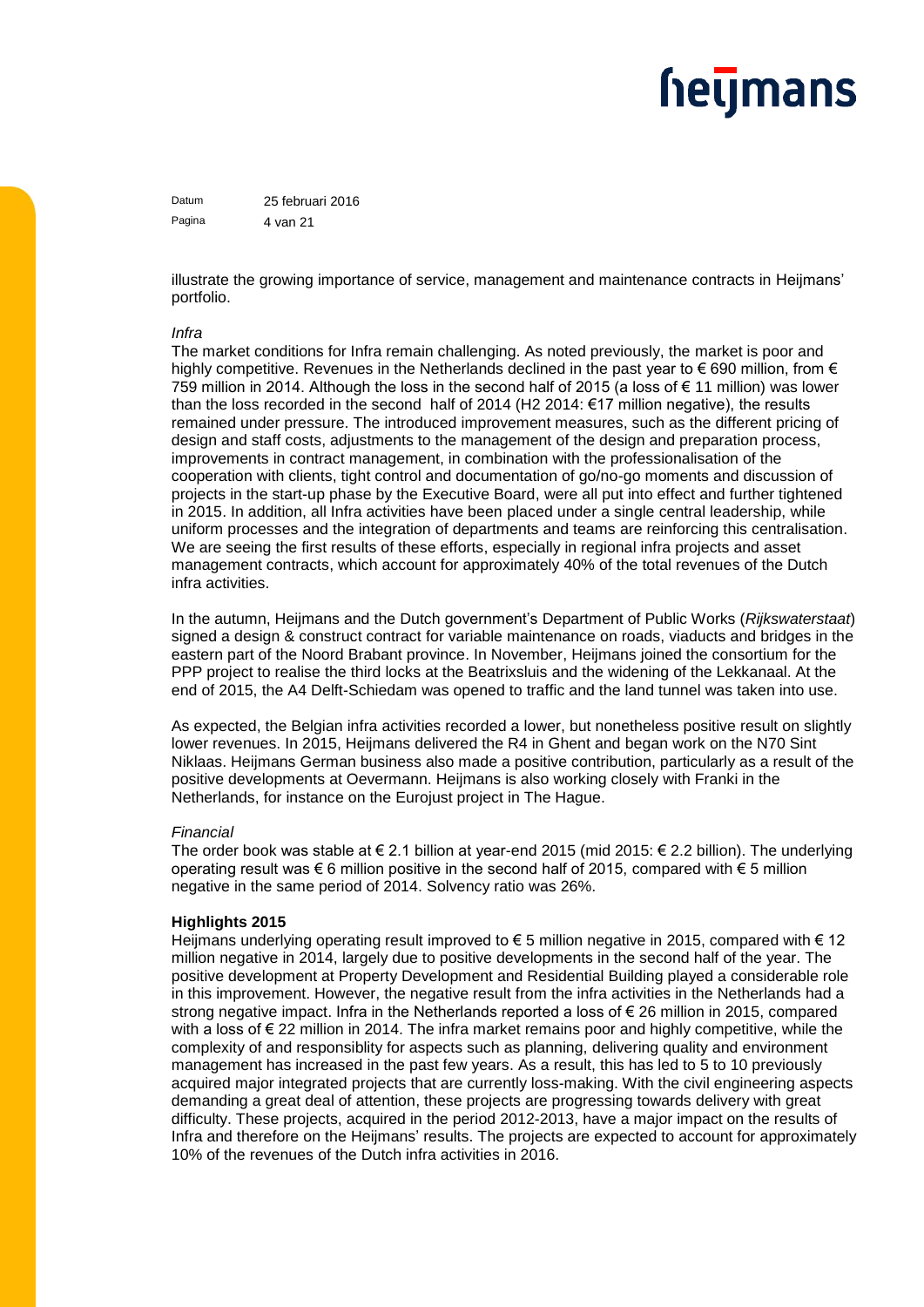Datum 25 februari 2016 Pagina 5 van 21

The initiated measures have had positive impact on the results of the second half of 2015, but this is still insufficient to show a positive overall result. Improvements to the core processes, as part of our strategy to improve and renew, have been a top priority not only at Infra but at all Heijmans divisions, and that will also be the case in 2016. Efforts aimed at further improvements and greater uniformity in the core activities tender and project management, procurement and marketing, should result in continued recovery in 2016. Heijmans realised further improvements in safety in 2015 with the GO! (*Geen Ongevallen* – no accidents) programme. The number of accidents among employees and contract staff showed a notable decline in both absolute and relative terms.

#### **Financial results**

#### **Revenues**

Revenues increased slightly to almost  $\epsilon$  2.0 billion (2014  $\epsilon$  1.9 billion). This increase was primarily due to growth in the housing market and thus in the Property Development and Residential Building sectors. The German activities also contributed to an increase in revenues. Revenues from Non-Residential also increased, partly due to the relative growth in management and maintenance contracts. Foreign activities accounted for 27% of total group income (2014: 26%).

#### Operating result

The underlying operating result is the operating result corrected for operating result joint ventures, write down on property assets, restructuring costs and other extraordinary items. In 2015, the underlying operating result amounted to € 5 million negative (2014: € 12 million negative).

| Underlying operating result $x \in 1$ million | H <sub>2</sub> 2015 |      | H1 2015                  |       | 2015           |       | 2014           |                |
|-----------------------------------------------|---------------------|------|--------------------------|-------|----------------|-------|----------------|----------------|
|                                               |                     |      |                          |       |                |       |                |                |
| Property development                          |                     | 5    |                          | 4     |                | 9     |                | 4              |
| Residential - Netherlands                     | $\overline{2}$      |      | 3                        |       | 5              |       | 0              |                |
| Residential - Belgium                         | <u> 1</u>           |      | $\overline{\mathcal{O}}$ |       | $\overline{1}$ |       | $\overline{2}$ |                |
| Residential - Total                           |                     | 3    |                          | 3     |                | 6     |                | $\overline{2}$ |
| Non-residential                               |                     | 2    |                          | $-2$  |                |       |                | 0              |
| Infra - Netherlands                           | $-11$               |      | -15                      |       | $-26$          |       | $-22$          |                |
| Infra - Belgium                               | 4                   |      | 3                        |       | 7              |       | 11             |                |
| Infra - Germany                               | $6 \overline{6}$    |      |                          |       | 7              |       | $\overline{2}$ |                |
| Infra - Total                                 |                     | -1   |                          | $-11$ |                | $-12$ |                | -9             |
| Corporate/other                               |                     | $-3$ |                          | -5    |                | -8    |                | -9             |
|                                               |                     |      |                          |       |                |       |                |                |
| <b>Underlying operating result</b>            |                     | 6    |                          | -11   |                | -5    |                | -12            |

The growth in the housing market led to a strong increase in the underlying operating results of both Property Development (2015: € 9 million versus € 4 million in 2014) and Residential Building (2015: € 6 million versus € 2 million in 2014). Heijmans has continued to invest in conceptual know-how in recent years, despite the crisis, which has made area development one of the company's core activities. In addition, within Residential Building Heijmans has focused strongly on tightly organised processes and the management of failure costs. Non-Residential recorded a result of nil in 2015, unchanged from 2014. Revenues increased slightly compared to the previous year, partly due to a relative increase in service management and maintenance projects.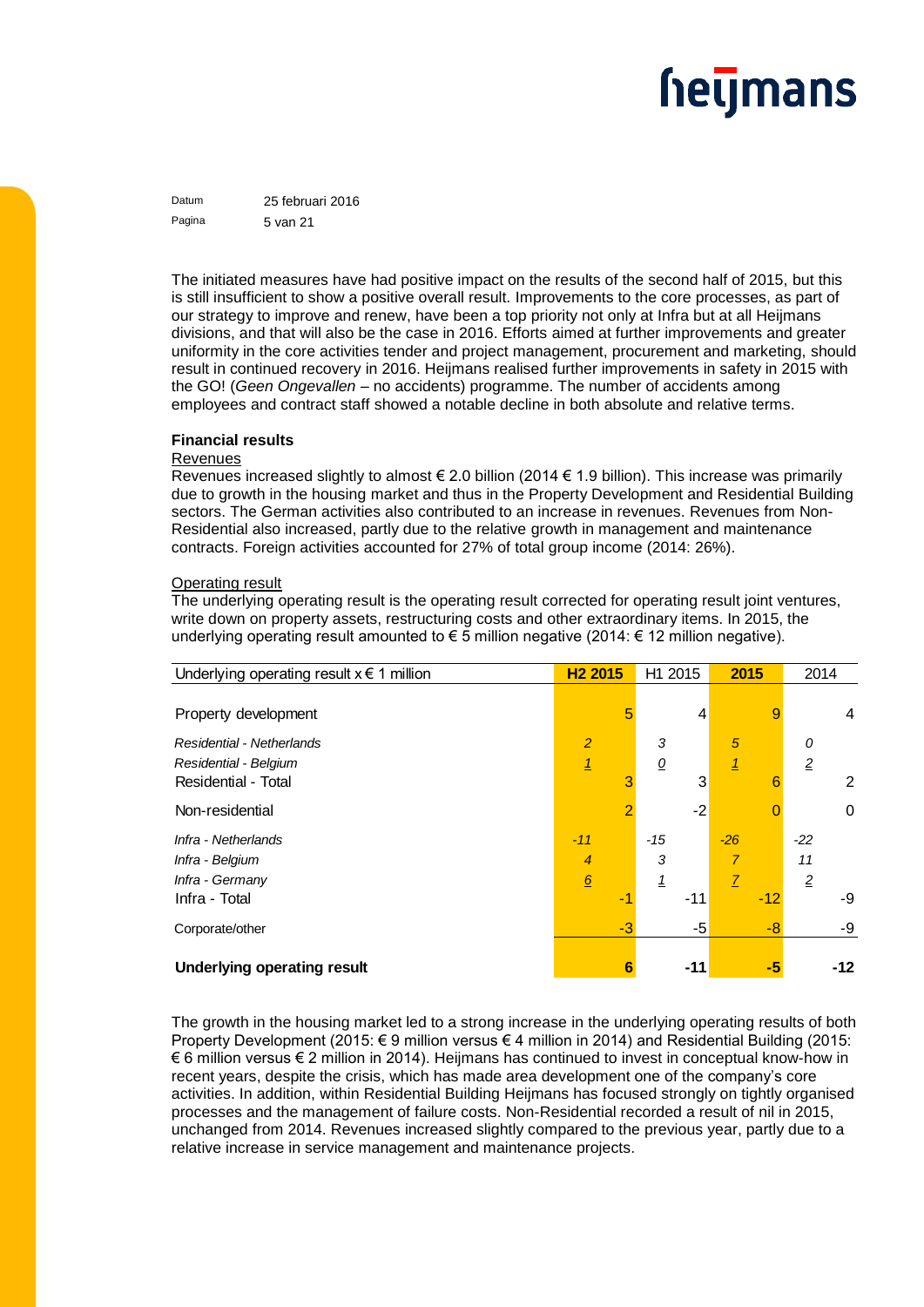## <u>heymans</u>

Datum 25 februari 2016 Pagina 6 van 21

The underlying operating result of the infra activities in the Netherlands was strongly negative in 2015 and amounted to € 26 million negative, compared to € 22 million negative in 2014. The underlying operating result of the infra activities in Belgium was lower but still positive at  $\epsilon$  7 million in 2015, compared with € 11 million in 2014. In 2015 the project Liefkenshoektunnel was finalized, which had a positive contribution to the results.

The result in Germany was considerably higher in 2015 at  $\epsilon$  7 million (2014:  $\epsilon$  2 million), as a result of positive developments at Oevermann. Faced with the difficult market conditions in recent years, we have made a number of organisational adjustments and initiated improvement measures, which led to a recovery in results in 2015.

The operating result in 2015 amounted to € 29 million negative, compared to € 64 million negative in 2014.

| $x \in 1$ million                          | H <sub>2</sub> 2015 | H1 2015 | 2015  | 2014  |
|--------------------------------------------|---------------------|---------|-------|-------|
| <b>Revenues</b>                            | 1.057               | 922     | 1.979 | 1.868 |
| <b>Underlying operating result</b>         | 6                   | $-11$   | -5    | $-12$ |
| Correction operating result joint ventures | -5                  | -4      | -9    | -9    |
| Write down on property assets              | $-11$               | -1      | $-12$ | $-14$ |
| Restructuring costs                        | -3                  | 0       | $-3$  | $-29$ |
| <b>Operating result</b>                    | $-13$               | $-16$   | $-29$ | -64   |
| <b>Result before tax</b>                   | $-13$               | $-17$   | $-30$ | $-62$ |
| Income tax expense                         |                     | 2       | 3     | 15    |
| <b>Result after tax</b>                    | -12                 | $-15$   | -27   | -47   |

#### Non-operational items

Total reorganisation expenses amounted to  $\epsilon$  3 million in 2015. Particularly write down on property assets outside the Randstad-area have had an impact on the results. The extent of the impairment on land and property assets amounted to  $\epsilon$  12 million, mainly due to postponements in plan developments or new prioritisation of plans of local authorities.

#### Financial results

The net financial result is  $\epsilon$  4,5 million lower than 2014 due to higher interest costs and a one off income of almost € 3 million in 2014.

#### Capital position, net debt and financing

Solvency was virtually unchanged at 26% at year-end 2015, compared to 27% at year-end 2014. The capital invested continued to decline due to solid working capital management via the 'Fit for Cash' programme and a decrease in the invested capital at Property Development. Net debt amounted to € 10 million at year-end 2015, virtually the same as at year-end 2014. The interestbearing debt was notably higher in the course of the year due to the seasonal pattern in working capital and the specific impact of individual projects. As at the balance sheet date, Heijmans met the ratios and covenants agreed with the financiers (see the appendices for complete information). Heijmans' credit agreement originally ended at 31 March 2017. In view of the lagging operational performance, there is clear pressure on the ratio between results and required funding. With this in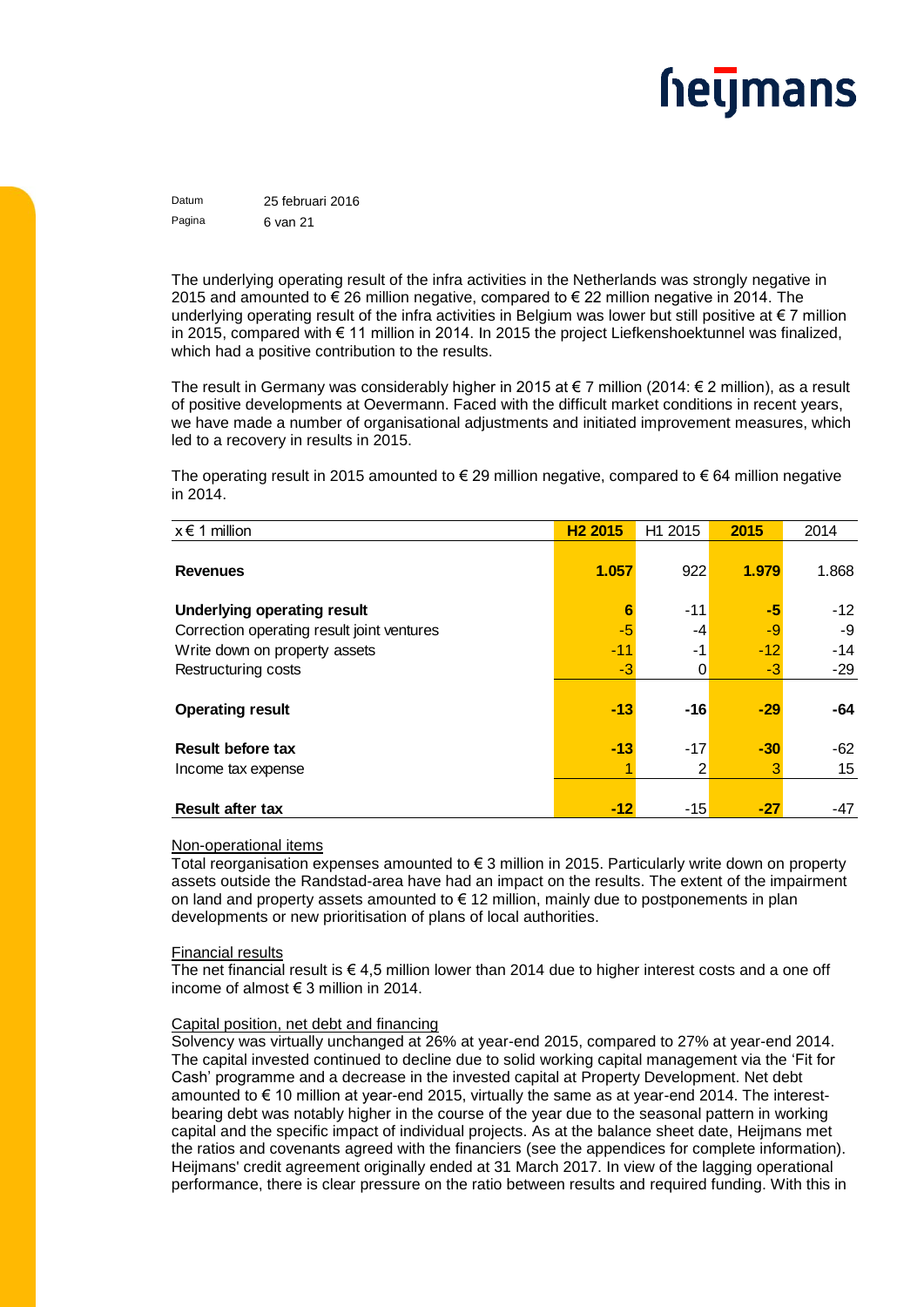### <u>heljmans</u>

Datum 25 februari 2016 Pagina 7 van 21

mind, Heijmans timely started with the extention of the financing for the years ahead. In early 2016, Heijmans and its bank syndicate reached agreement on the committed credit facility the banks have made available to Heijmans. This credit facility has been changed and a new end date of 30 June 2018 has been agreed. The syndicated facility has been increased to € 256 million whereby an existing non-committed credit facility has been incorporated. The financial covenants have been amended to include quarterly testing of the Interest Coverage Ratio. This ratio has to be at least 4 starting Q4 2016. This extension supports Heijmans' plans to structurally improve the net debt/EBITDA ratio in the coming period. Furthermore, a quarterly testing of the leverage ratio as per mid 2017 based on the average quarterly net debt with a maximum of 2.5, has been agreed.

#### Net result

The net result in the second half of 2015 amounted to € 12 million negative (2014: € 39 million negative). For the full year 2015, Heijmans is reporting a net loss of € 27 million (2014: net loss of €47 million). This results in earnings per share of  $-$  € 1.32.

#### Order book

The order book at year-end 2015 amounted to  $\epsilon$  2.1 billion, down from  $\epsilon$  2.3 billion at year-end 2014. A total of 64% of the total forecasted revenue for 2016 is included in the portfolio (2014: 65%). The order intake includes projects such as the PPP project Beatrixsluis/widening Lekkanaal, the construction of the Fenix lofts in Rotterdam, and the maintenance and management contracts with the central government's property agency (*Rijksvastgoedbedrijf*).

#### **Dividend**

Given the development of both the operating result and net result in 2015, Heijmans has decided to not pay out a dividend on (depositary receipts for) ordinary shares for the financial year 2015.

#### **Outlook**

For 2016, we expect the improvements noted in the second half of 2015 to continue. Growth in the housing market and the order book put Heijmans in a good starting position for 2016. However, the market conditions remain challenging. Further improvements in results and margin through a continuous improvement of the core activities by means of standardised processes and centralised management remains our top priority. With the strategic focus on improve and renew, Heijmans expects, barring unforeseen circumstances, to make clear steps forwards and to book a positive underlying operating result in 2016.

#### **About Heijmans**

Heijmans is a listed company that combines activities related to property development, residential building, non-residential building, roads and civil engineering in the working areas living, working and connecting. Heijmans is active in the Netherlands, Belgium and Germany and as a technology partners delivers know-how and concepts in various markets. Our constant focus on quality improvements, innovation and integrated solutions enables us to generate added value for our clients. Heijmans realises projects for private consumers, companies and public sector bodies. With over 6,500 employees and almost € 2.0 billion in revenues in 2015, we are building the spatial contours of tomorrow. You will find additional information on [www.heijmans.nl](http://www.heijmans.nl/)

#### **Announcement home member state Heijmans N.V.**

Pursuant to the implementation the Transparency directive, Heijmans N.V. announces that the Netherlands is its home member state. Heijmans N.V. has its registered office in Rosmalen and issues (depositary receipts for) shares that are listed on the Euronext in Amsterdam. A copy of same is sent simultaneously to the Dutch Financial market Authority AFM.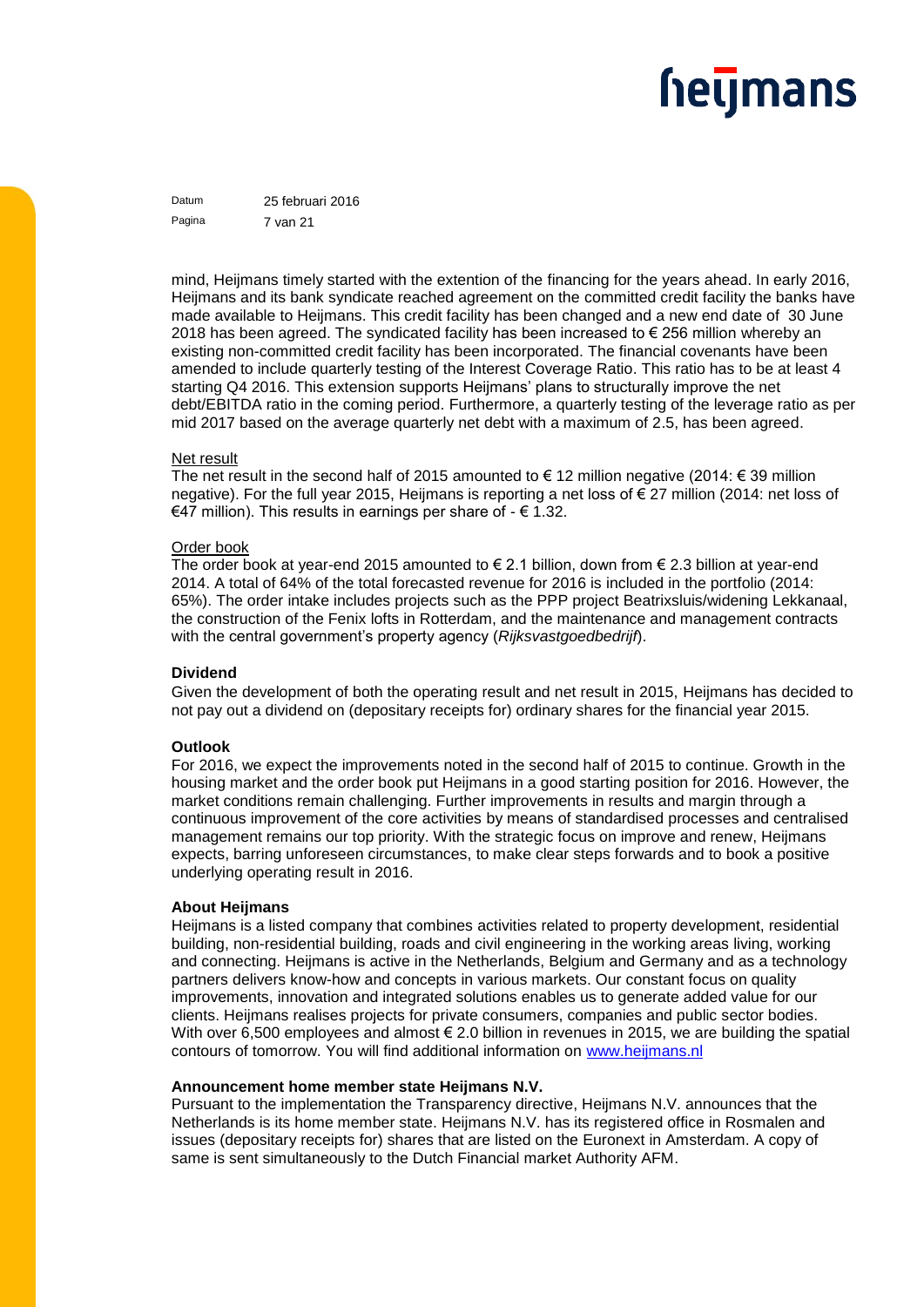### **hetjmans**

Datum 25 februari 2016 Pagina 8 van 21

#### **For more information:**

**Media:** Marieke Swinkels-Verstappen +31 73 543 52 17 [mswinkelsverstappen@heijmans.nl](mailto:mswinkelsverstappen@heijmans.nl)

#### **Analysts:**

Guido Peters +31 73 543 52 17 [gpeters@heijmans.nl](mailto:gpeters@heijmans.nl)

*The Executive Board will explain the published results for 2015 today, 25 February 2016, at a press conference and analyst meeting. The analyst meeting will start at 11.00 am and you can follow the meeting via a webcast on [www.heijmans.nl.](http://www.heijmans.nl/) The agenda and the registration form for the General Meeting* of Shareholders of 13 April of this year will be available in the Heijmans website from 2 March onwards.

*Heijmans publishes annual report and financial statements 2015 prior to the start of trading (ASX) 29 February 2016.* 

*This press release was also published in Dutch. In the event of any discrepancies between the original press release and the English-language version of same, the Dutch version shall prevail.*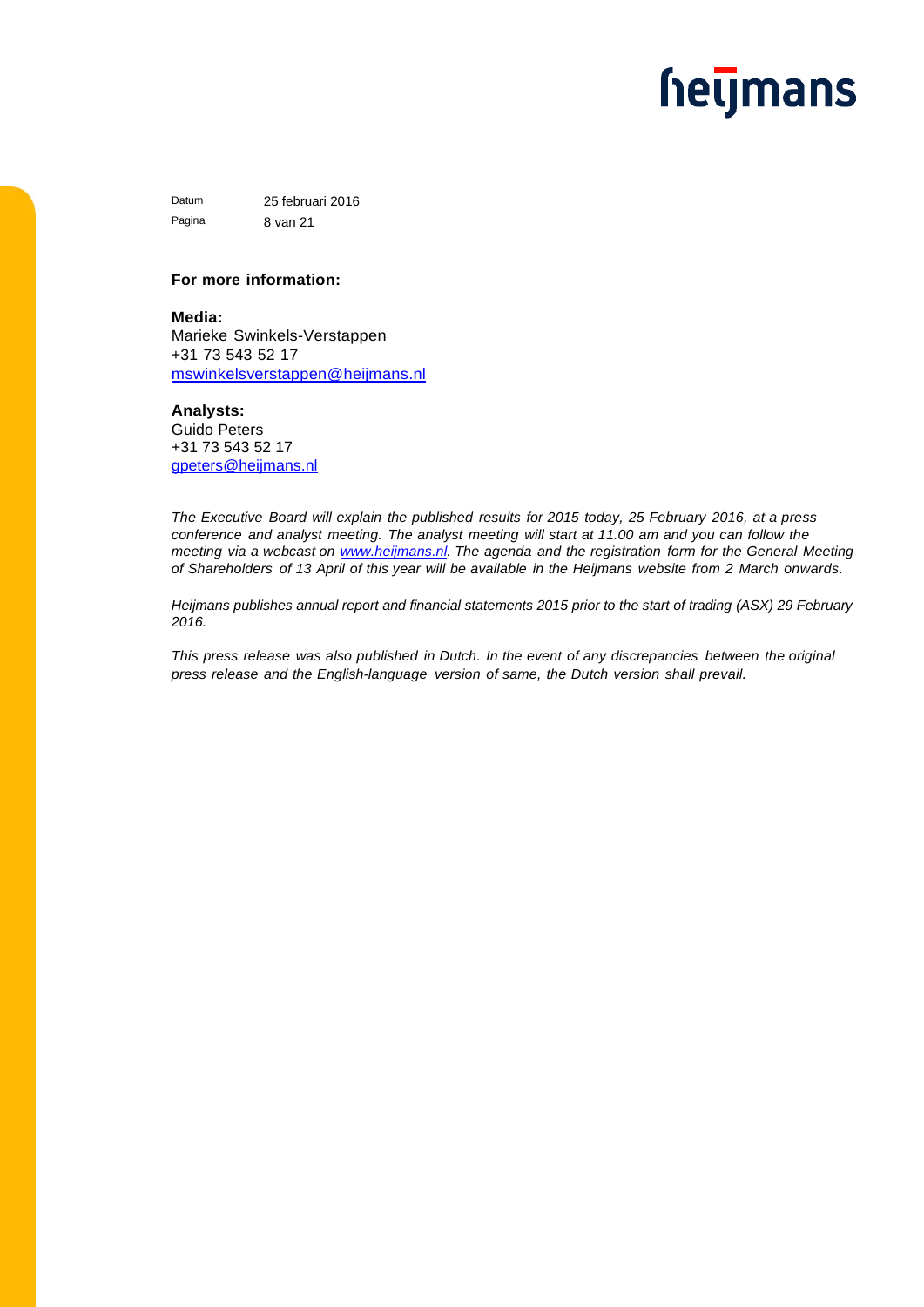### **hetjmans**

Datum 25 februari 2016 Pagina 9 van 21

#### **Appendices to the Heijmans N.V. 2015 annual results press release**

- 1. Results and developments operational activities
- 2. Key figures
- 3. Consolidated statement of profit or loss
- 4. Consolidated statement of financial position
- 5. Consolidated statement of cash flows
- 6. Information per segment (condensed statement of profit or loss per business segment)
- 7. Order book
- 8. Covenants and financing

The financial overviews as included in this press release are not audited.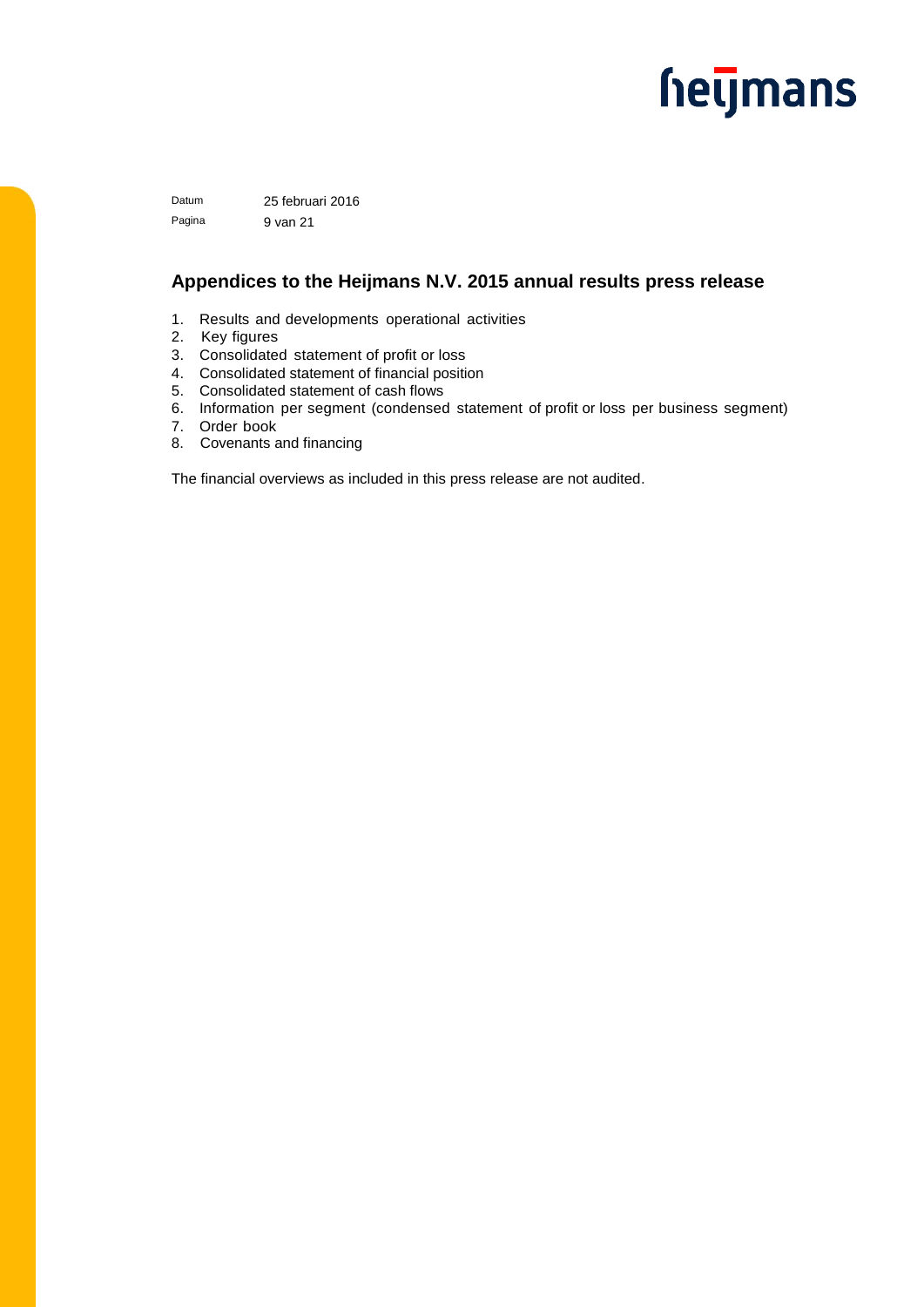Datum 25 februari 2016 Pagina 10 van 21

#### **1. Results and developments operational activities**

#### **Property Development and Residential Building**

The past year was marked by a recovery in the market. This was a nationwide trend with the four main cities showing the highest level of growth. These cities also saw the highest pressure on the market and the greatest demand for new homes. Unlike the market in the period prior to the crisis, more than ever there is an increased need for influence on product development and customers remain critical on price versus quality. The range of products is also changing, partly due to demographic developments, such as the ageing of the population and an increase in single-person households. And apart from the growing demand for housing, there is continuing pressure in terms of affordability, especially among young people looking to buy a home. Rental homes therefore remain an attractive option. Investors have responded to this by offering more affordable rentals. This is also due to housing corporations' ever more focus on their core task and the management of their core portfolios. For the corporations, this has made sustainability of their portfolios a more current theme than new-build. For Heijmans, this has led to the development and realisation of investment rental homes, also in the less expensive segment a growth in renovation, plus increased renovation, management and maintenance to increase the sustainability of the corporations' existing portfolios.

Fed by these market trends, Heijmans has developed concepts such as the movable Heijmans ONE. This concept makes owning a home affordable for young people and gives an additional impetus to area regenerations. In addition to this, Heijmans is focusing its efforts on the development of energy-smart homes and the technological implementation of 'home controls' in all privately owned homes, which makes it possible for tenants to manage comfort, energy, security and care centrally or even remotely.. All privately owned family homes that Heijmans developed and built since mid-2015 have been standardly fitted with this technology. Taking this one step further, Heijmans Bright House is a home concept that actually generates energy rather than consuming it.

Aside from these products, Heijmans has noted that over the past year area development projects are not primarily focused on inner city locations but are also shifting towards the peripheral areas of cities. New locations, between the inner city and areas outside the city, are increasingly popular in terms of meeting the growing demand for housing. Heijmans works with many municipalities as a partner to develop such new locations, deploying many years of area development expertise to add value to the developments with very low invested capital. On top of this, thanks to its combination of property and construction expertise Heijmans can also assess these projects for feasibility at an early stage, helping to make realisation more likely. Area development has therefore become the driving force behind the further acquisition and development of new residential areas within the project portfolio.

The recovering market is also creating opportunities for the further development of assets in the landbank in order to reduce capital employed. We are also seeing continued growth of renovation and transformation projects in urban areas. Many local authorities want to improve the spatial quality of older urban neighbourhoods, particularly now that the market is improving. Furthermore, this kind of urban renewal also results in greater social and spatial cohesion, improved safety, and more public amenities, etcetera. For Heijmans, this has resulted in projects such as Kanaleneiland in Utrecht and the Fenix lofts in the Katendrecht neighbourhood of Rotterdam.

In the past year, the order book increased at both Property Development and Residential Building, by 21% and 7%. In 2015, Heijmans realised an increase in home sales (2015: 1791 homes, versus 1,347 in 2014) and a greater proportion of these homes were sold to private buyers (1,120 or 63% in 2015, compared to 711 or 53% in 2014).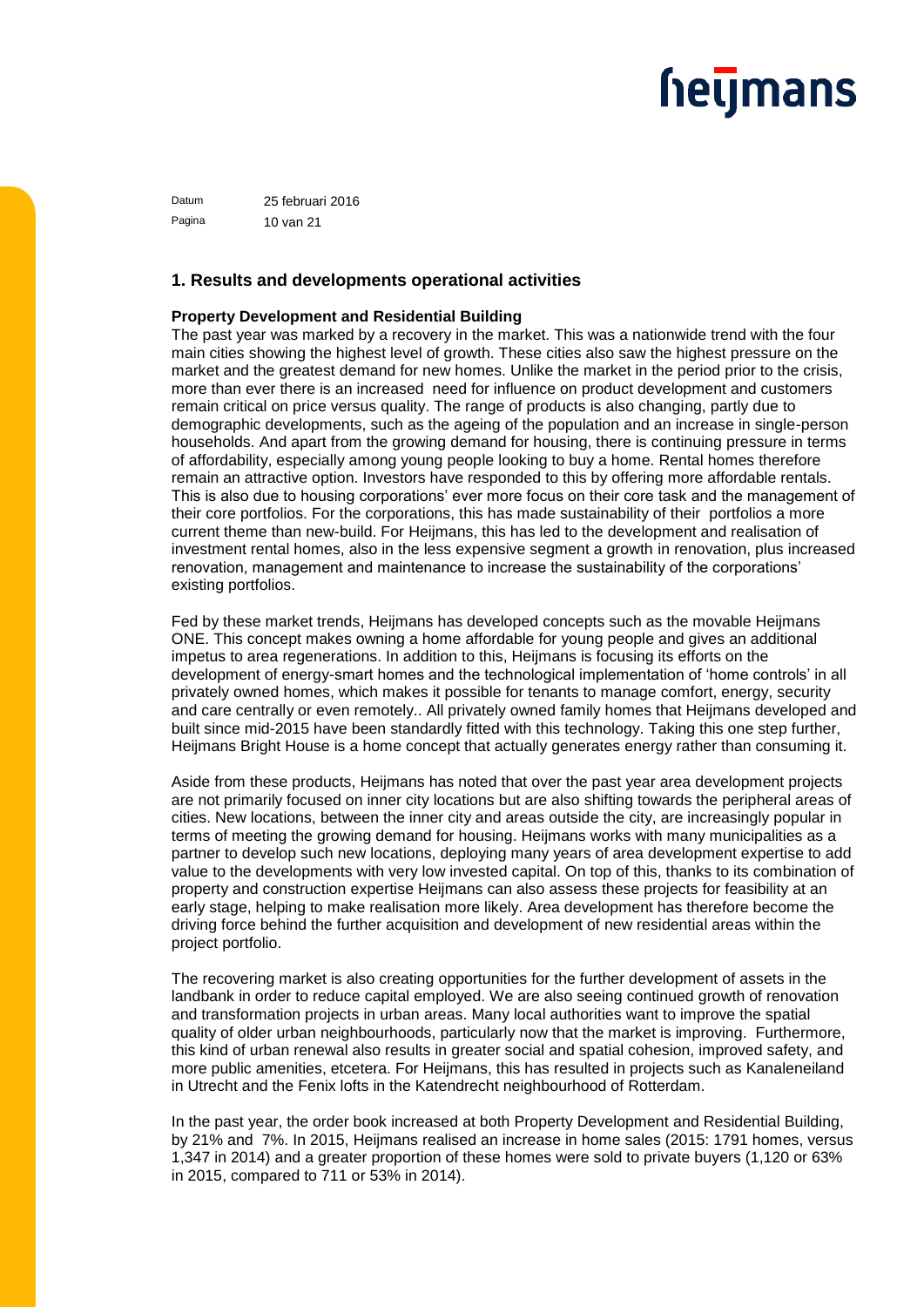Datum 25 februari 2016 Pagina 11 van 21

#### **Property development**

| $x \in 1$ million           | H <sub>2</sub> 2015 | H <sub>1</sub> 2015 | 2015 | 2014           |
|-----------------------------|---------------------|---------------------|------|----------------|
| Revenues                    | 152                 | 126                 | 278  | 179            |
| Underlying operating result | 5                   |                     | 9    | $\overline{4}$ |
| Underlying operating margin | 3,3%                | 3,2%                | 3,2% | 2,2%           |
| Order book                  | 284                 | 280                 | 284  | 234            |

Revenues increased by close to  $\in$  100 million to  $\in$  278 million in 2015 (2014:  $\in$  179 million). The underlying operating result also continued to improve in 2015 (€ 9 million in 2015 versus € 4 million in 2014). The order book also increased, to  $\epsilon$  284 million. Property Development's strategy is to focus on area development projects in which it can combine creativity and realisation strength. For instance, Heijmans is developing and realising the transformation of the Katendrecht neighbourhood in Rotterdam and Kanaleneiland in Utrecht. These projects are highly urban and spacially complex in which image, sensation and public spaces, as well as long term commitment are key to come to realisation. . The average sales price to private individuals increased slightly in 2015 to € 229,000 (including transaction costs and excluding VAT), (2014: € 221.000 including transaction costs and excluding VAT). Especially prices of homes in the higher price increased significantly. Heijmans is also responding to market demands and the wishes of buyers with innovative concepts. The Heijmans ONE concept that was launched in 2014 generated a great deal of publicity in 2015, including nominations for the Dutch Design Award and the International INDEX Award. Heijmans signed a agreement with Wonen Limburg for the delivery of the first 30 Heijmans ONE homes.

Heijmans assesses its landbank on a structural basis. The impairment on these assets in 2015 amounted to € 12 million (2014: € 14 million). Although the housing market is recovering and prices are increasing in large parts of the Netherlands, this is not yet the case in all areas of our country. There are still major regional differences. The main impact of the recovering housing market is the beneficial effect it is having on the time to sale, and in upward price movements in, what is for the moment, a limited number of areas.

Heijmans' unconditional commitments, which will lead to future property acquisitions, declined to €99 million in 2015 (2014: € 110 million). The provisional commitments, which may result in property acquisitions at a later date, decreased to € 113 million (2014: € 140 million). The majority of these commitments (year-end 2015: € 84 million) will have only a limited cash impact upon materialisation. These are mainly commitments to buy land the moment a building permit is issued and/or a percentage of sales is realised.

#### **Residential**

| $x \in 1$ million           | H <sub>2</sub> 2015 | H <sub>1</sub> 2015 | 2015 | 2014 |
|-----------------------------|---------------------|---------------------|------|------|
| Revenues                    | 183                 | 204                 | 387  | 299  |
| Underlying operating result |                     | 3                   |      | 2    |
| Underlying operating margin | 1,6%                | 1,5%                | 1.6% | 0.7% |
| Order book                  | 421                 | 392                 | 421  | 395  |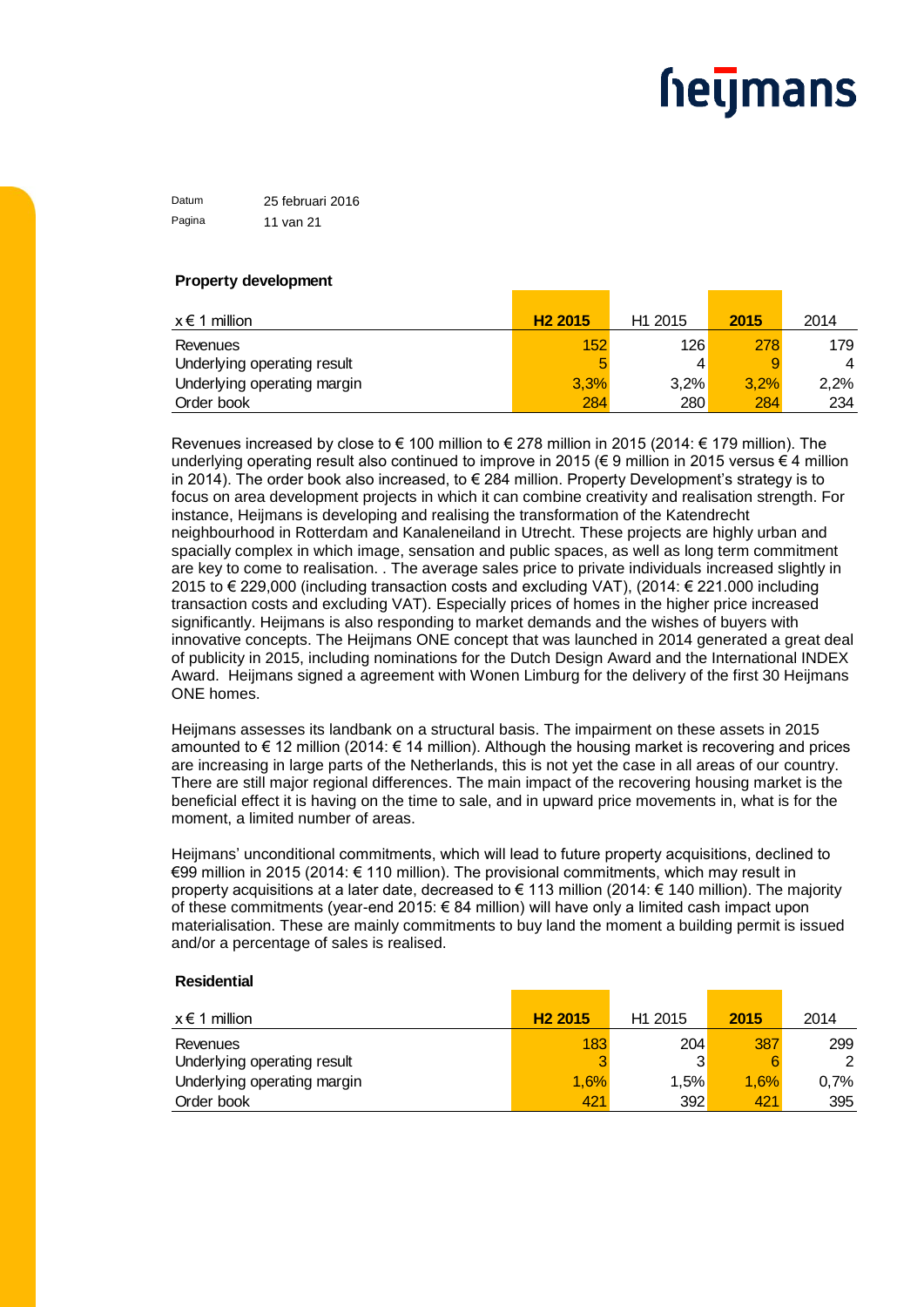## <u>heljmans</u>

Datum 25 februari 2016 Pagina 12 van 21

#### **Residential Building – the Netherlands**

In a recovering housing market, Residential Building also continued to improve its results in 2015. The underlying operating result amounted to  $\epsilon$  5 million, compared to nil in 2014. Revenues increased to € 295 million, from € 210 million in 2014. The order book increased slightly to € 286 million, compared to € 275 million at year-end 2014. The reason for this modest increase in a strongly recovering market was the additional focus on margin-over-volume, which resulted in a strict project acceptance policy.

#### **Residential Building - Belgium**

Revenues from the residential building activities in Belgium increased slightly in 2015 to  $\epsilon$  92 million (2014: € 89 million). The result decreased to € 1 million, from € 2 million in 2014. As in the Netherlands, the order book increased, to € 135 million at year-end 2015, from € 120 million at year-end 2014. The residential building activities in Belgium have been centrally managed since 2014 and the operational activities of the various companies in Kortrijk and Bilzen have been integrated. In 2015, Heijmans started the development of 80 apartments and commercial units in Wondelgem near Ghent. The Elisabeth Centre project, the international conference and concert facility in the centre of Antwerp, is progressing well.

The underlying operating result of Non-Residential in 2015 was virtually nil, unchanged from 2014. The changes we introduced, the centralised management and the reorganisation, which was completed in 2015, have all resulted in a more know-how-centred and more focused organisation, but this has yet to translate into concrete operating result. Revenues increased to € 421 million in 2015 (2014: € 388 million). This was largely the result of a greater proportion of service, management and maintenance projects, such as the various contracts with the state property agency (*Rijksvastgoedbedrijf*), the ROC Leijgraaf, The Hague city council and projects such as the Resident in The Hague and the National Military Museum, which have reached the exploitation phase. The order book decreased to € 517 million at year-end 2015 (year-end 2014: € 661 million), partly due to Heijmans' tight margin-over-volume policy and a reduction in the number of (largescale and integrated) new-build projects tendered in the market.

Non-Residential has in recent years moved towards a central organisation model with branches and a clear separation between projects and services. The organisation and development of 'core' areas of expertise and professional groups now helps to safeguard commitment and quality. The reorganisation initiated at the end of 2014 resulted in a reduction of the total number of FTEs by 200. After the rejection of a collective redundancy plan by the Dutch centre for employment and benefits (UWV), Heijmans met its reorganisation targets through individual agreements with employees.

#### **Non-residential**

| $x \in 1$ million           | H <sub>2</sub> 2015 | H <sub>1</sub> 2015 | 2015 | 2014 |
|-----------------------------|---------------------|---------------------|------|------|
| Revenues                    | 201                 | 220                 | 421  | 388  |
| Underlying operating result |                     | $-2$                |      | 0    |
| Underlying operating margin | 1.0%                | $-0.9%$             | 0.0% | 0,0% |
| Order book                  | 517                 | 549                 | 517  | 661  |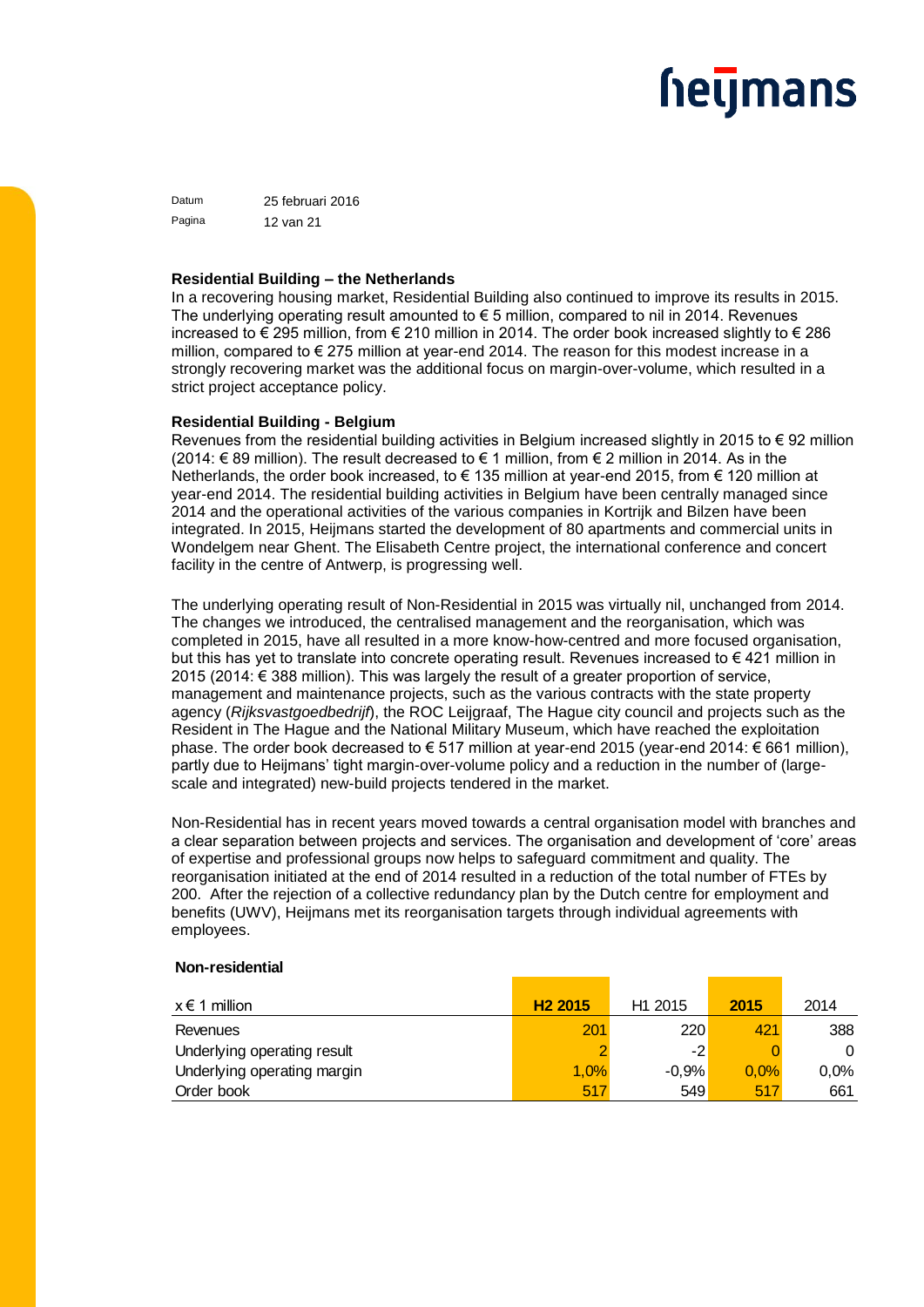Datum 25 februari 2016 Pagina 13 van 21

#### **Infra**

#### **Infra - Netherlands**

| $x \in 1$ million                       | H <sub>2</sub> 2015 | H <sub>1</sub> 2015 | 2015         | 2014         |
|-----------------------------------------|---------------------|---------------------|--------------|--------------|
| Revenues<br>Underlying operating result | 384<br>$-11$        | 306<br>$-15'$       | 690<br>$-26$ | 759<br>$-22$ |
| Underlying operating margin             | $-2.9%$             | $-4.9%$             | $-3.8%$      | -2.9%        |
| Order book                              | 834                 | 879                 | 834          | 959          |

The market volume in the infrastructure sector remained fairly stable in 2015. The market remains poor and highly competitive. The number of competing parties decreased mainly in larger tenders in the mobility market. There is still pressure on prices, but the reduction in the number of players in the market should have a positive effect on prices in the future.

The Infra activities in the Netherlands recorded a disappointing result in 2015: a loss of  $\epsilon$  26 million, compared to a loss of € 22 million in 2014. Revenues also decreased in 2015 to € 690 million, from € 759 million in 2014. The order book also decreased to € 834 million at year-end 2015, from € 959 million at year-end 2014. As a result of the crisis and recovery act of 2010, the public sector investment levels were temporarily high, after which the market shrunk rapidly. On top of this, regulations, decentralisation, environmental management and performance-geared contracts are making project increasingly complex and challenging for the construction sector. Our margin-overvolume policy, combined with overcapacity and competition in the market, also proved a difficult premise for the projects taken on in the period 2012-2013. Given the complexity of projects with a predominantly civil engineering component, this combination resulted in five to ten loss-making projects. These project results have a decisive impact on Infra's results and this in turn has a negative impact on Heijmans' results.

In 2015, Heijmans continued to develop a number of innovations. One example is the lowtemperature asphalt Greenway LE, with a lower CO2 emission level at production and application developed with Shell, that is now a standard product offered to clients. In addition, the department of public works (Rijkswaterstaat) has officially validated the product, which means other parties can now also use the asphalt product for Rijkswaterstaat projects. The BikeScout innovation, aimed at bicycle safety, was tested on location, and Heijmans is a partner in the start-up MX3D, which is developing a 3D printing technique for steel that is being used in the design of a bridge in Amsterdam.

#### **Infra - Belgium**

| $x \in 1$ million           | H <sub>2</sub> 2015 | H <sub>1</sub> 2015 | 2015 | 2014 |
|-----------------------------|---------------------|---------------------|------|------|
| Revenues                    | 59                  | 57                  | 116  | 128  |
| Underlying operating result |                     | 3 <sub>1</sub>      |      | 11   |
| Underlying operating margin | 6.8%                | 5.3%                | 6.0% | 8.6% |
| Order book                  | 135                 | 103                 | 135  | 95   |

The Belgian Infra activities consist of road and pipeline construction. They recorded a reduced but nonetheless good result of € 7 million (2014: € 11 million) on slightly lower revenues (€ 116 million in 2015, compared to € 128 million in 2014). The order book has increased to € 135 million at yearend 2015, from € 95 million at year-end 2014. The R4 in Gent was delivered in 2015, while work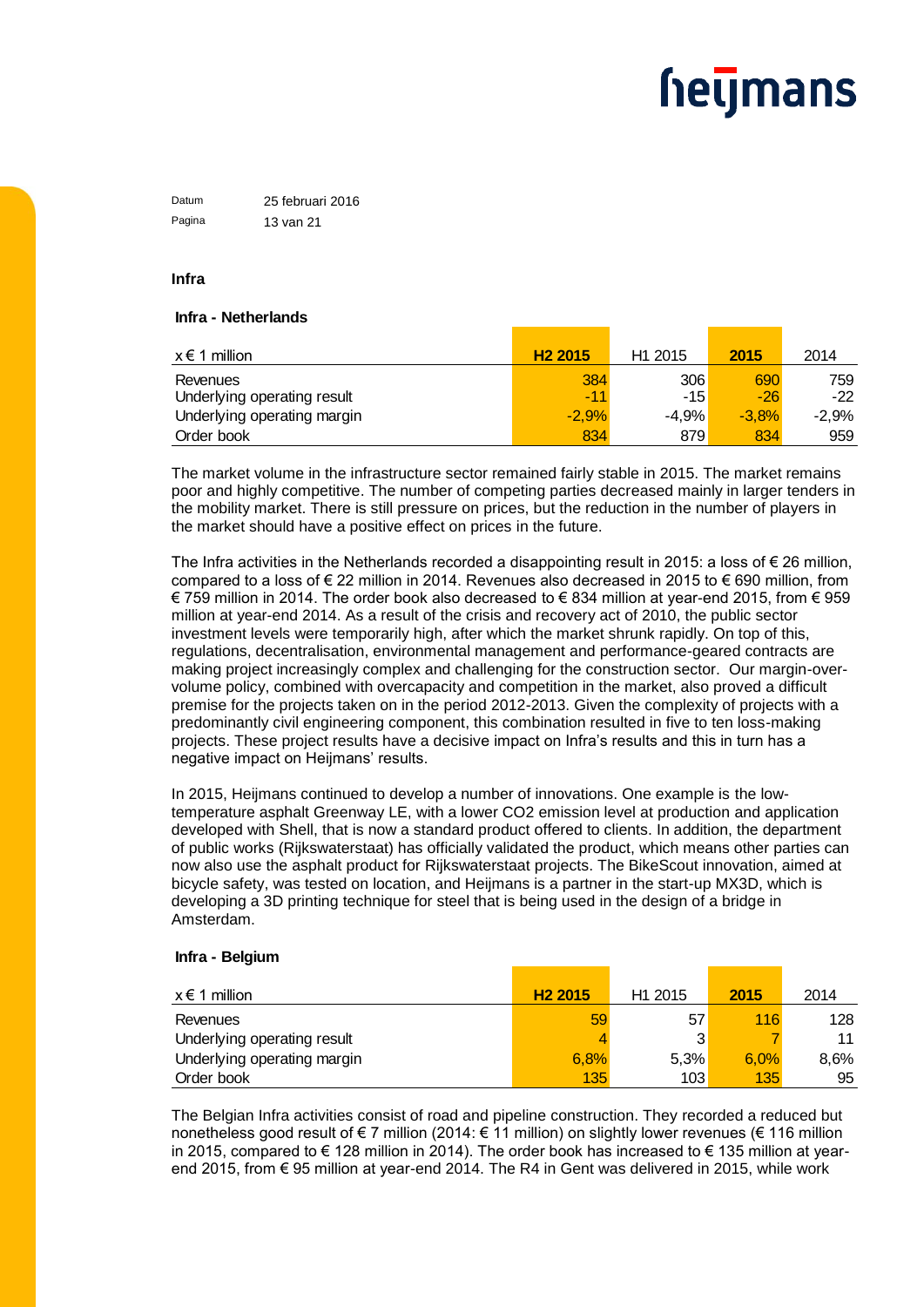Datum 25 februari 2016 Pagina 14 van 21

has started on the N70 Sint Niklaas.

#### **Infra - Germany**

| $x \in 1$ million           | H <sub>2</sub> 2015 | H <sub>1</sub> 2015 | 2015 | 2014 |
|-----------------------------|---------------------|---------------------|------|------|
| Revenues                    | 193                 | 126                 | 319  | 260  |
| Underlying operating result | 6                   |                     |      | 2    |
| Underlying operating margin | 3,1%                | 0.8%                | 2,2% | 0.8% |
| Order book                  | 155                 | 239                 | 155  | 181  |

The result in Germany, at  $\epsilon$  7 million in 2015, was considerably higher than the result in 2014 ( $\epsilon$  2 million), largely due to the positive developments at Oevermann. The tough conditions in the market in recent years have resulted in various organisational adjustments and improvement measures, which led to a recovery in the results in 2015. The revenue from these activities increased to € 319 million last year, compared to € 260 million in 2014. In the civil engineering market, Franki is shifting further away from being a subcontractor and becoming much more a design and construct contractor, especially in the Dutch market. Franki is involved in projects such as Eurojust and the St Jan parking garage in 's-Hertogenbosch. In Germany, Franki is working on various energy projects for E.ON and TenneT.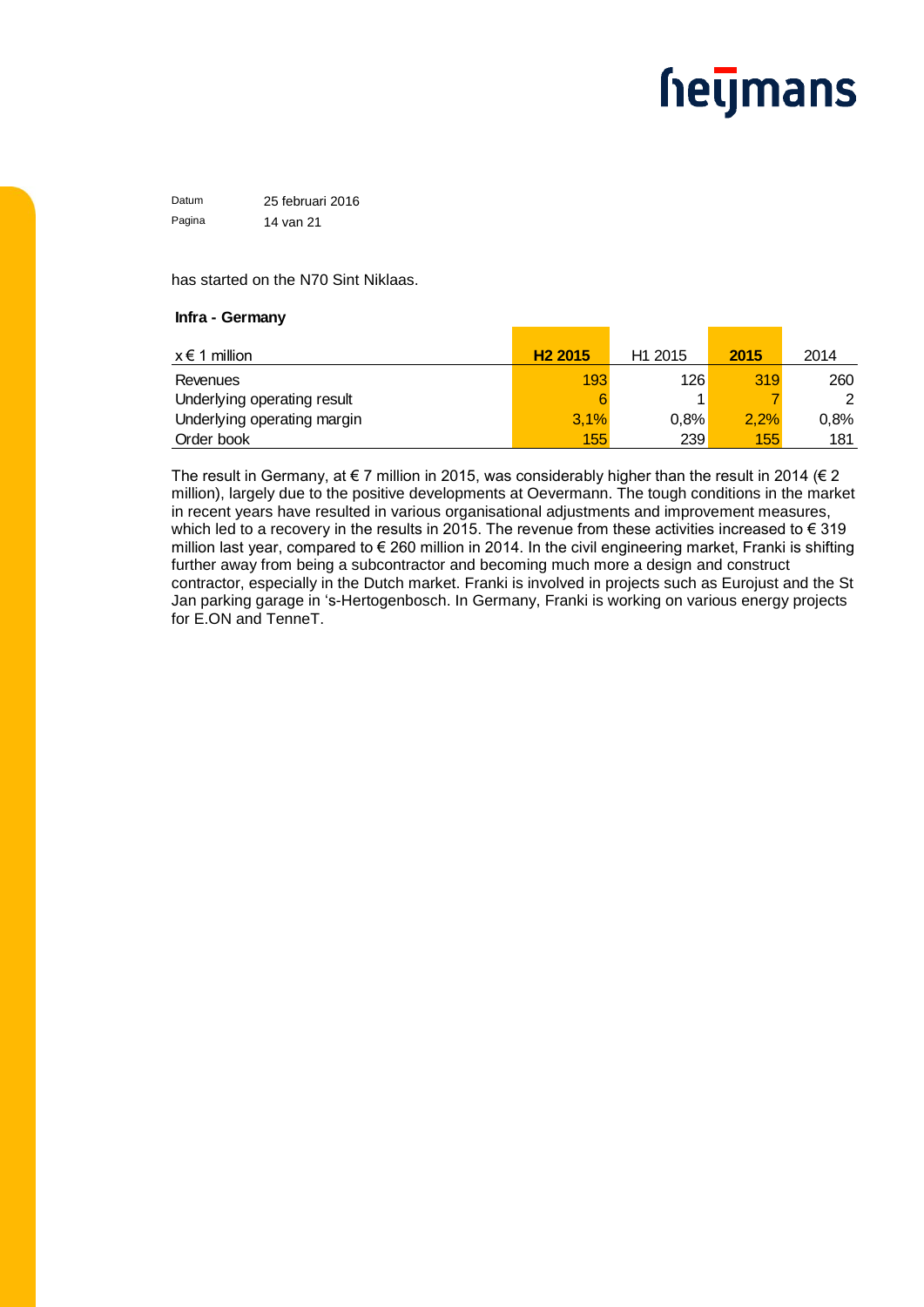Datum 25 februari 2016 Pagina 15 van 21

### **2. Key figures**

| $(x \in 1$ million)                                            | 2015             | 2014             |
|----------------------------------------------------------------|------------------|------------------|
| Revenues                                                       | 1.979            | 1.868            |
| Underlying operating result<br>- underlying operating margin - | $-5$<br>$-0,3%$  | $-12$<br>$-0,6%$ |
| Operating result                                               | $-29$            | $-64$            |
| Result after tax<br>- net margin -                             | $-27$<br>$-1,4%$ | -47<br>$-2,5%$   |
| Order book                                                     | 2.094            | 2.287            |
| Equity                                                         | 266              | 259              |
| Net debt                                                       | 10               | 31               |
| Operating cash flow                                            | 9                | 46               |
| (amounts $x \in 1$ )                                           |                  |                  |
| Earnings per share                                             | $-1,32$          | $-2,44$          |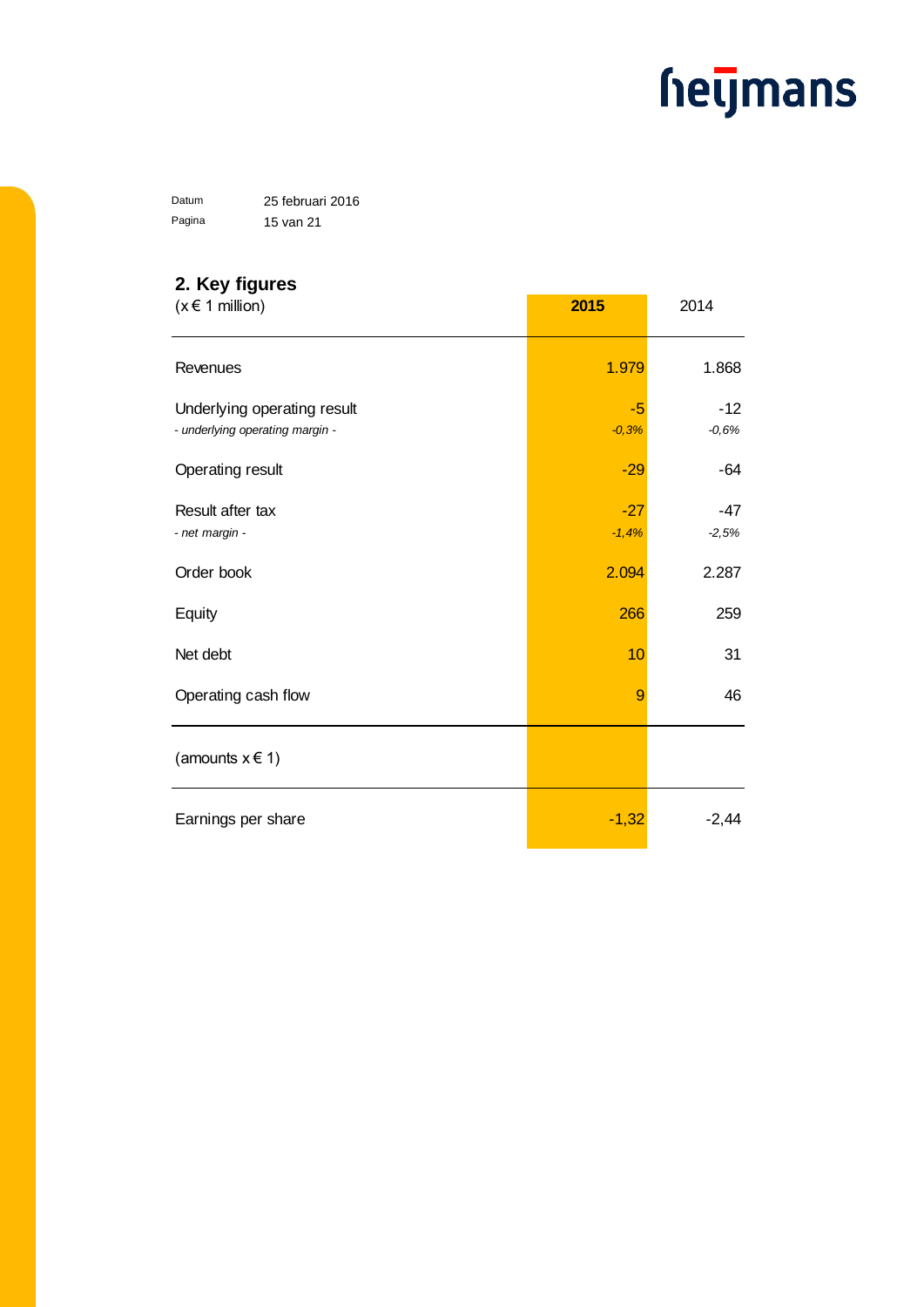Datum 25 februari 2016 Pagina 16 van 21

### **3. Consolidated Income Statement**

 $(x \in 1$  million)

|                                                  | 2015     | 2014             |
|--------------------------------------------------|----------|------------------|
|                                                  |          |                  |
| Revenues                                         | 1.979    | 1.868            |
| Cost of sales                                    | $-1.822$ | $-1.721$         |
| <b>Gross profit</b>                              | 157      | 147              |
| Other operating income                           | 4        | 3                |
| Selling expenses                                 | $-33$    | -32              |
| Administrative expenses                          | $-155$   | $-180$           |
| Other operating expenses                         | $-2$     | $-2$             |
| <b>Operating result</b>                          | $-29$    | -64              |
| Financial income                                 | 3        | 6                |
| <b>Financial expenses</b>                        | $-13$    | $-11$            |
| Share of profit of joint ventures and associates | 9        | 7                |
| <b>Result before tax</b>                         | $-30$    | $-62$            |
| Income tax expense                               | 3        | 15 <sub>15</sub> |
| <b>Result after tax</b>                          | -27      | -47              |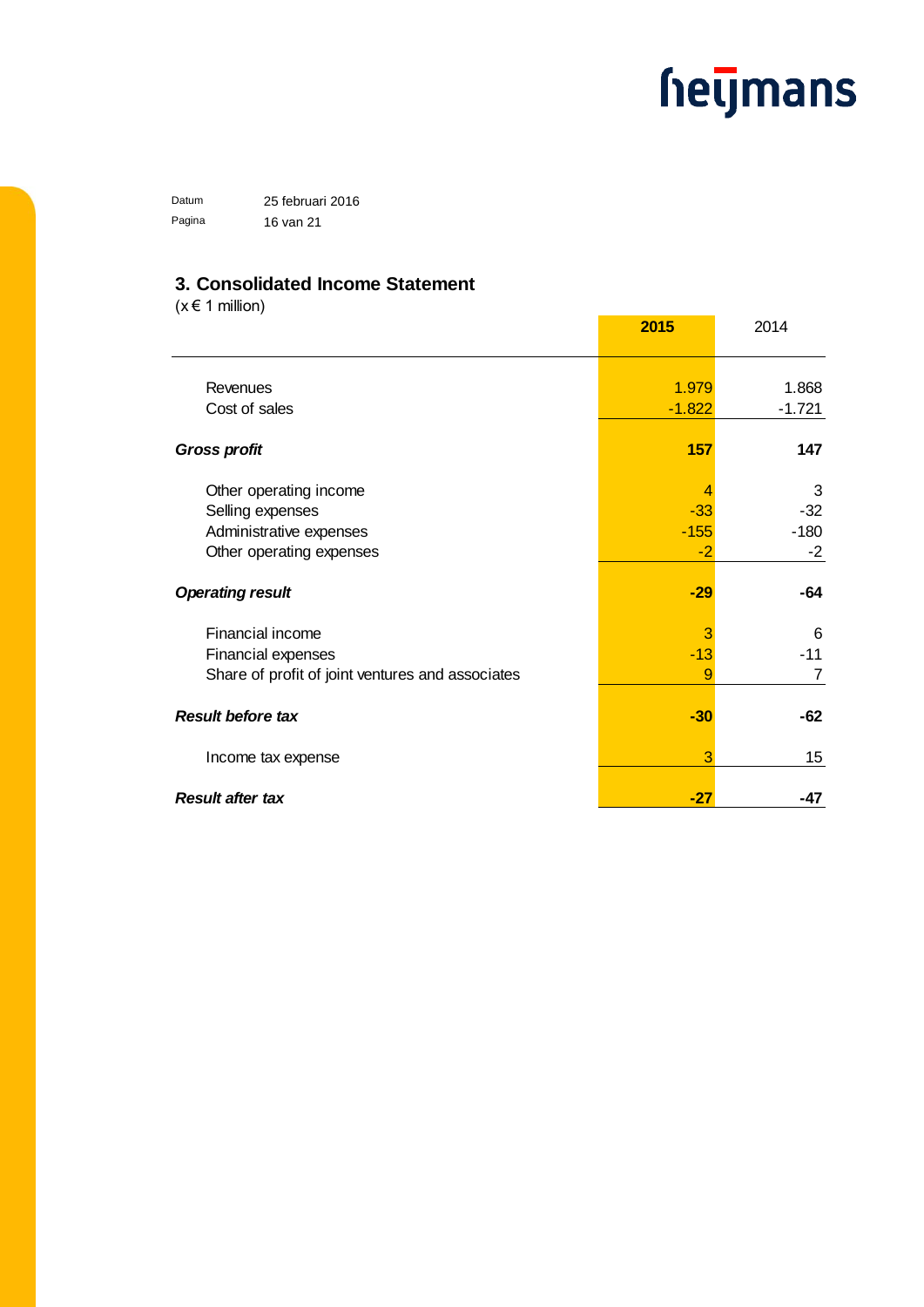Datum 25 februari 2016 Pagina 17 van 21

#### **4. Consolidated Balance Sheet**

| $(x \in 1$ million)                                | 31 December 2015 |       | 31 December 2014 |       |
|----------------------------------------------------|------------------|-------|------------------|-------|
| <b>Non-current assets</b>                          |                  |       |                  |       |
| Property, plant and equipment                      | 90               |       | 95               |       |
| Intangible assets                                  | 112              |       | 114              |       |
| Share in joint ventures and associates             | 77               |       | 73               |       |
| Other fixed assets                                 | 101              |       | 82               |       |
|                                                    |                  | 380   |                  | 364   |
| <b>Current assets</b>                              |                  |       |                  |       |
| Strategic land portfolio                           | 172              |       | 183              |       |
| Other inventory                                    | 94               |       | 105              |       |
| Construction work in progress                      | 152              |       | 167              |       |
| Trade and other receivables                        | 267              |       | 312              |       |
| Cash and cash equivalents                          | 125              |       | 74               |       |
|                                                    |                  | 810   |                  | 841   |
| <b>Total assets</b>                                |                  | 1.190 |                  | 1.205 |
|                                                    |                  |       |                  |       |
| <b>Equity</b>                                      |                  | 266   |                  | 259   |
| <b>Non-current liabilities</b>                     |                  |       |                  |       |
| Cumulative financing preference shares             | 45               |       | 66               |       |
| Interest-bearing loans                             | 58               |       | 29               |       |
| Provisions and non-interest bearing debts          | 32               |       | 37               |       |
|                                                    |                  | 135   |                  | 132   |
| <b>Current liabilities</b>                         |                  |       |                  |       |
| Interest-bearing loans and other current financing | 32               |       | 10               |       |
| Trade and other payables                           | 580              |       | 575              |       |
| Construction work in progress                      | 148              |       | 184              |       |
| Provisions                                         | 29               |       | 45               |       |
|                                                    |                  | 789   |                  | 814   |
| <b>Total equity and liabilities</b>                |                  | 1.190 |                  | 1.205 |
|                                                    |                  |       |                  |       |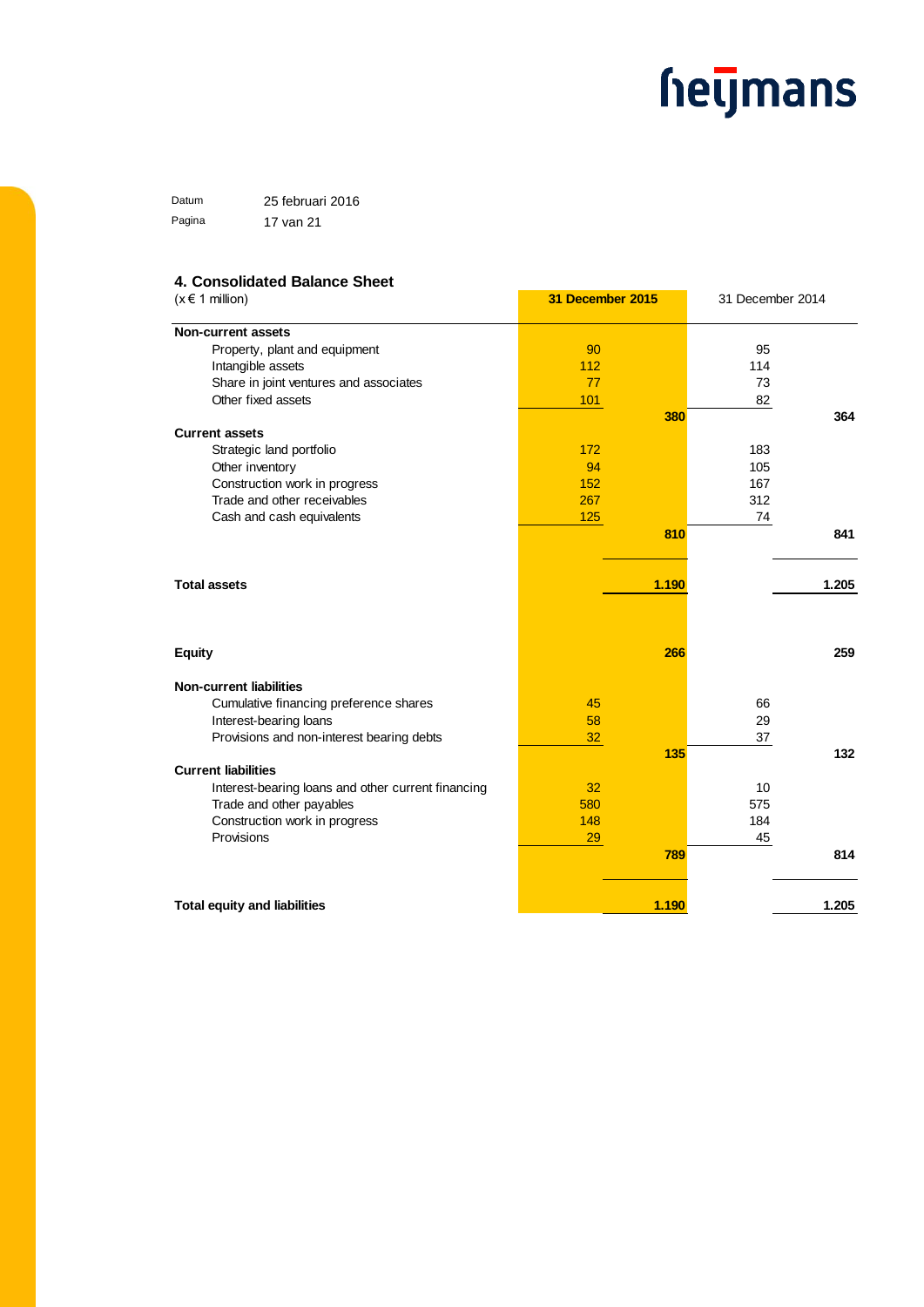Datum 25 februari 2016 Pagina 18 van 21

#### **5. Consolidated cash flow statement**

| indirect method                                                            | 2015           | 2014           |    |
|----------------------------------------------------------------------------|----------------|----------------|----|
| $(x \in 1$ million)                                                        |                |                |    |
| <b>Operating result</b>                                                    | $-29$          | $-64$          |    |
| Gain on sale of non-current assets and property investments                | $-2$           | -2             |    |
| Depreciation and impairment of property, plant and equipment               | 18             | 22             |    |
| Amortisation of intangible assets                                          | $\overline{2}$ | $\overline{2}$ |    |
| Impairment of debtors                                                      | $\overline{1}$ | $\overline{2}$ |    |
| Adjustment of valuation of property and land bank excluding joint ventures | 11             | 17             |    |
| Change of net work in progress                                             | $-21$          | $-11$          |    |
| Changes in other working capital                                           | 47             | 87             |    |
| Change in non-current provisions                                           | $-7$           | 1              |    |
| Operating result after adjustments                                         | 20             | 54             |    |
| Interest paid                                                              | $-15$          | $-10$          |    |
| Interest received                                                          | 4              | 4              |    |
| Income tax paid                                                            | $\overline{0}$ | $-2$           |    |
| Cash flow from operating activities                                        | 9              | 46             |    |
| Gain on sale of participating interest in joint venture and associates     |                | $\overline{7}$ |    |
| Investment in property, plant and equipment                                | $-17$          | $-18$          |    |
| Proceeds from sale of property, plant and equipment                        | 6              | 13             |    |
| Loans granted to joint ventures and associates                             | $\overline{4}$ | $-6$           |    |
| Loans repaid by joint ventures                                             | $-2$           | -6             |    |
| Cash flow from investment activities                                       | -9             | $-10$          |    |
| Emission of shares net of transaction costs                                | 21             |                |    |
| Interest-bearing loans drawn down                                          | 74             | 11             |    |
| Interest-bearing loans repaid                                              | $-44$          | $-32$          |    |
| Refinancing expenses                                                       | $\overline{0}$ | 0              |    |
| Dividend in cash                                                           | $\overline{0}$ | $-2$           |    |
| Cash flow from financing activities                                        | 51             | $-23$          |    |
| Net cash flow in the period                                                |                | 51             | 13 |
| Cash and cash equivalents at 1 January                                     |                | 74             | 61 |
| Cash and cash equivalents at 31 December                                   |                | 125            | 74 |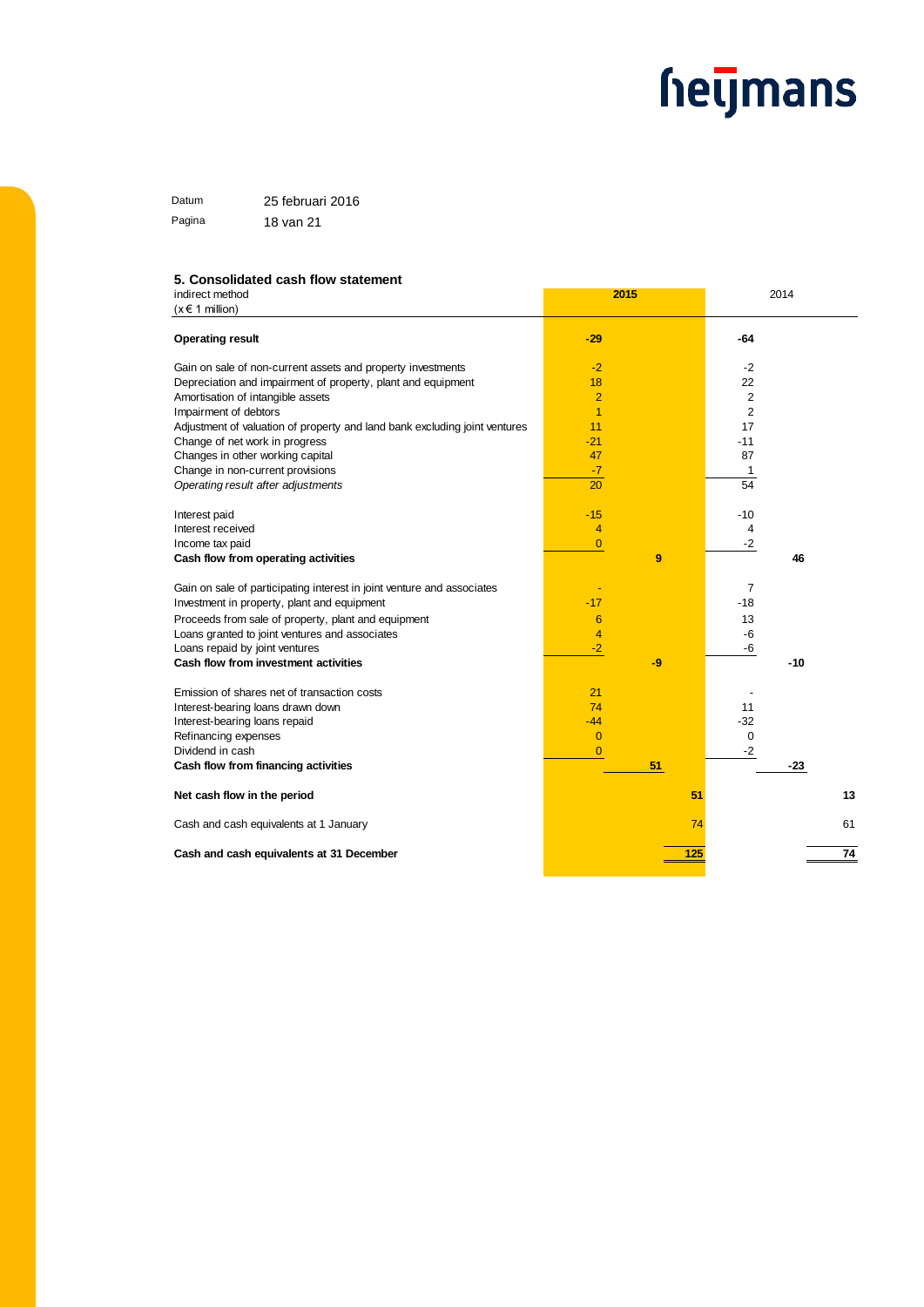Datum 25 februari 2016 Pagina 19 van 21

#### **6. Information by segment**

**Summary income statement by segment**

| 2015                                       | <b>Property</b> |                    | Non-        |              | Other/       |              |
|--------------------------------------------|-----------------|--------------------|-------------|--------------|--------------|--------------|
| $in \in$ million                           | development     | <b>Residential</b> | residential | <b>Infra</b> | eliminations | <b>Total</b> |
| <b>Revenues</b>                            | 278             | 387                | 421         | 1.121        | $-228$       | 1.979        |
| Underlying operating result *              | 9               | 6                  |             | $-12$        | -8           | $-5$         |
| Correction operating result joint ventures | $-4$            |                    |             | $-5$         |              | $-9$         |
| Write down on property assets              | $-12$           |                    |             |              |              | $-12$        |
| <b>Restructuring costs</b>                 |                 |                    | -1          | -1           | -1           | $-3$         |
| <b>Total extraordinary items</b>           | $-16$           |                    |             | $-6$         | $-1$         | $-24$        |
|                                            |                 |                    |             |              |              |              |
| <b>Operating result</b>                    | -7              | 6                  | $-1$        | $-18$        | -9           | $-29$        |

| 2014                                       | Property    |             | Non-        |       | Other/                   |       |
|--------------------------------------------|-------------|-------------|-------------|-------|--------------------------|-------|
| $in \in$ million                           | development | Residential | residential | Infra | eliminations             | Total |
| Revenues                                   | 179         | 299         | 388         | 1.141 | $-139$                   | 1.868 |
| Underlying operating result *              | 4           | 2           |             | -9    | -9                       | $-12$ |
| Correction operating result joint ventures | -5          |             |             | -3    | -1                       | $-9$  |
| Write down on property assets              | $-14$       |             |             |       |                          | $-14$ |
| Restructuring costs                        |             |             | $-16$       | $-13$ |                          | $-29$ |
| Total extraordinary items                  | $-19$       |             | $-16$       | $-16$ | $\overline{\phantom{a}}$ | $-52$ |
| <b>Operating result</b>                    | $-15$       |             | -161        | -251  | $-10$                    | $-64$ |

\* underlying operating result is the operating result corrected for operating result joint ventures, write down on property assets, restructuring costs and other extraordinary items.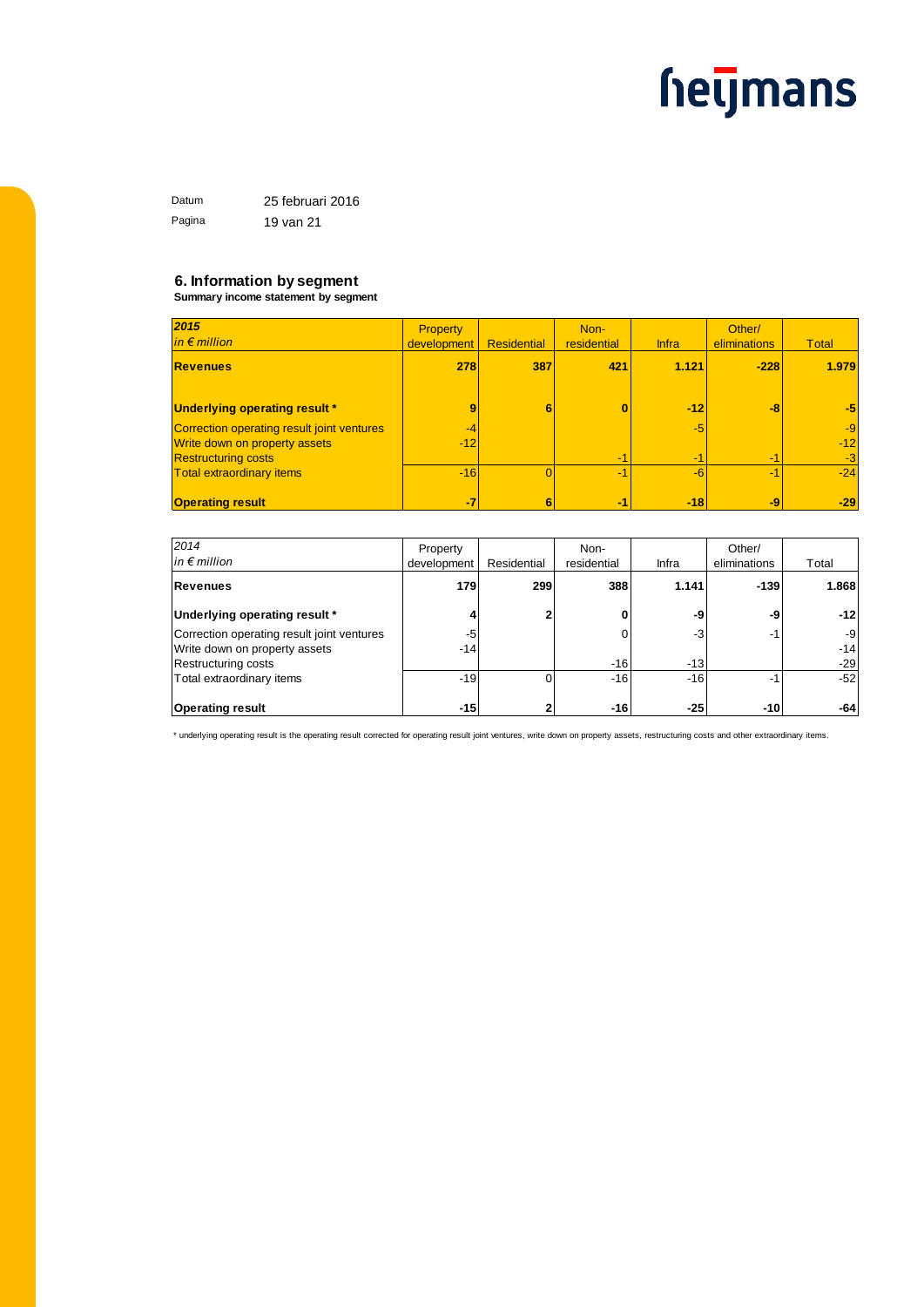Datum 25 februari 2016 Pagina 20 van 21

### **7. Orderbook**

| Order book ( $x \in 1$ million) | 31-12-2015 | 30-6-2015  | 31-12-2014 |
|---------------------------------|------------|------------|------------|
| Property development            | 284        | 280        | 234        |
| Residential - Netherlands       | 286        | 270        | 275        |
| Residential - Belgium           | 135        | <u>122</u> | <u>120</u> |
| Residential - Total             | 421        | 392        | 395        |
| Non-residential                 | 517        | 549        | 661        |
| Infra - Netherlands             | 834        | 879        | 959        |
| Infra - Belgium                 | 135        | 103        | 95         |
| Infra - Germany                 | 155        | 239        | 181        |
| Infra - Total                   | 1.124      | 1.221      | 1.235      |
| Other/eliminations              | $-252$     | $-252$     | -238       |
| <b>Total order book</b>         | 2.094      | 2.190      | 2.287      |